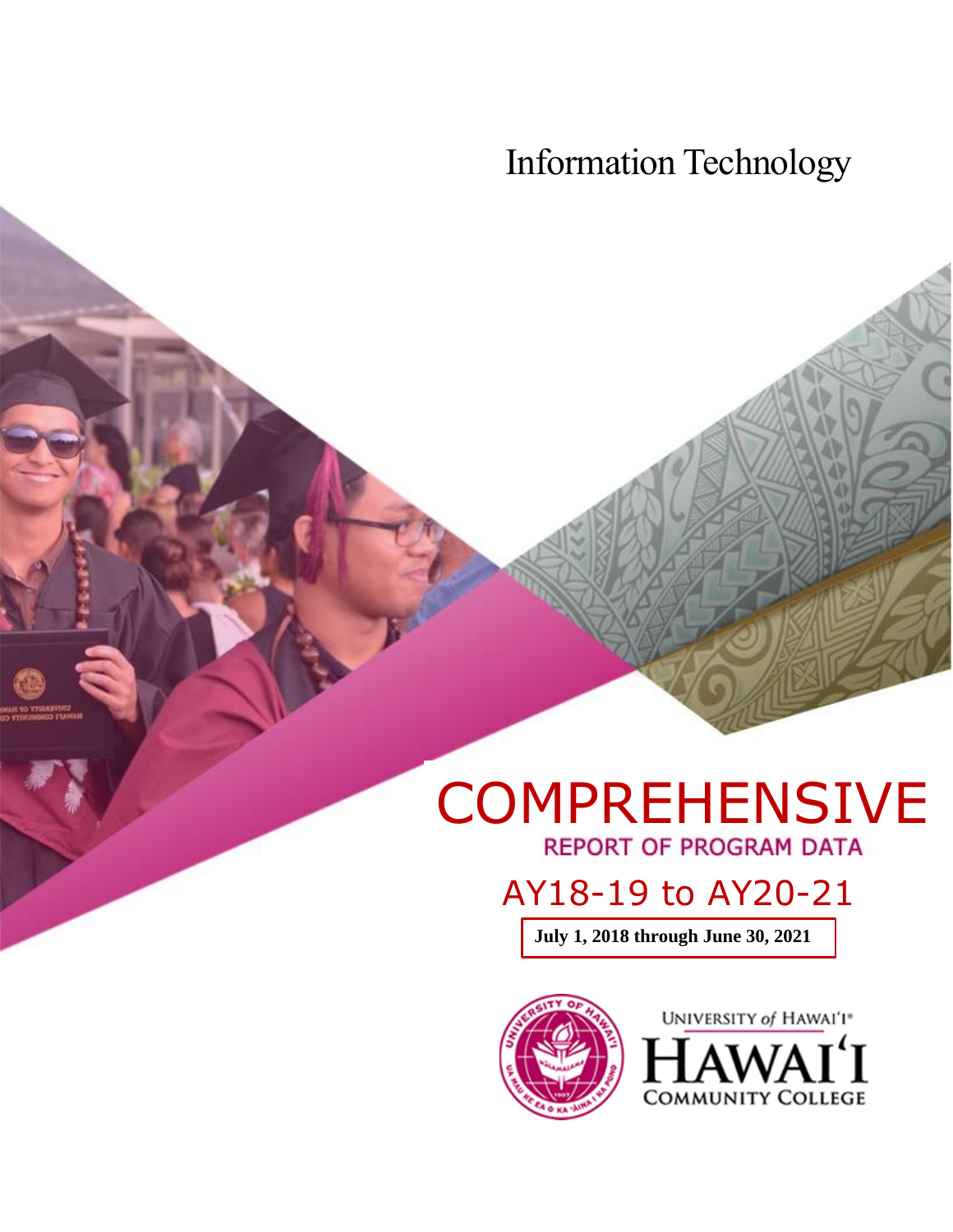#### Submit this Review document in WORD via the **Hawaiʻi CC - [Program & Unit Review Submission portal](https://hawaii.kualibuild.com/app/builder/#/app/60ef56c477b0f470999bb6e5/run)**

**[https://Hawaiʻi.kualibuild.com/app/builder/#/app/60ef56c477b0f470999bb6e5/ru](https://hawaii.kualibuild.com/app/builder/#/app/60ef56c477b0f470999bb6e5/run) [n](https://hawaii.kualibuild.com/app/builder/#/app/60ef56c477b0f470999bb6e5/run)**

attachments and supporting documentation may be uploaded in WORD, PDF, or EXCEL

## **1. Program or Unit Description**

The Information Technology program is a career-laddered, competency-based program that provides training in the use and support of business-related computer systems, data communication networks (including local area networks), and the development of business computer information systems programs using procedural, event-driven, and object-oriented programming techniques. The program includes a combination of business, computer, and information technology courses. Campus-based computer and networking projects, faculty supervised laboratories, and workplace internships provide hands-on experience designed to prepare students for positions in computer support, programming, network administration, or systems development in a business information technology system. The program focuses on computers and information technology as tools to solve business problems.

The program targets undergraduates seeking individual courses, certificates, and two-year degrees, and transfer students.

## **2. Analysis of the Program/Unit**

#### [UHCC Annual Report of Program Data \(VARPD\)](https://uhcc.hawaii.edu/varpd/)

The Information Technology program was rated Cautionary overall for 2020-2021, down from Healthy in the previous two years. The changes to the ratings are in the Efficiency and Effectiveness sections. Some competitors to our program are the local workforce and the UH Hilo Computer Science program.

The program was rated Healthy for Demand this year and the previous two years of the report period. The job market is strong for IT careers, and so the demand is good. The demand for IT jobs is expected to continue in future years.

For the previous two years the Efficiency was rated as Healthy but changed to Progressing this year. The fill rate, 60.8%, is about the same as the previous year (60.4%), but both are down from the year before that (76.6%). The majors to full-time faculty have not decreased compared to the previous two years. The program could support two analytic FTE faculty even though there is only one faculty member. The program offers most classes only once a year to avoid low-enrolled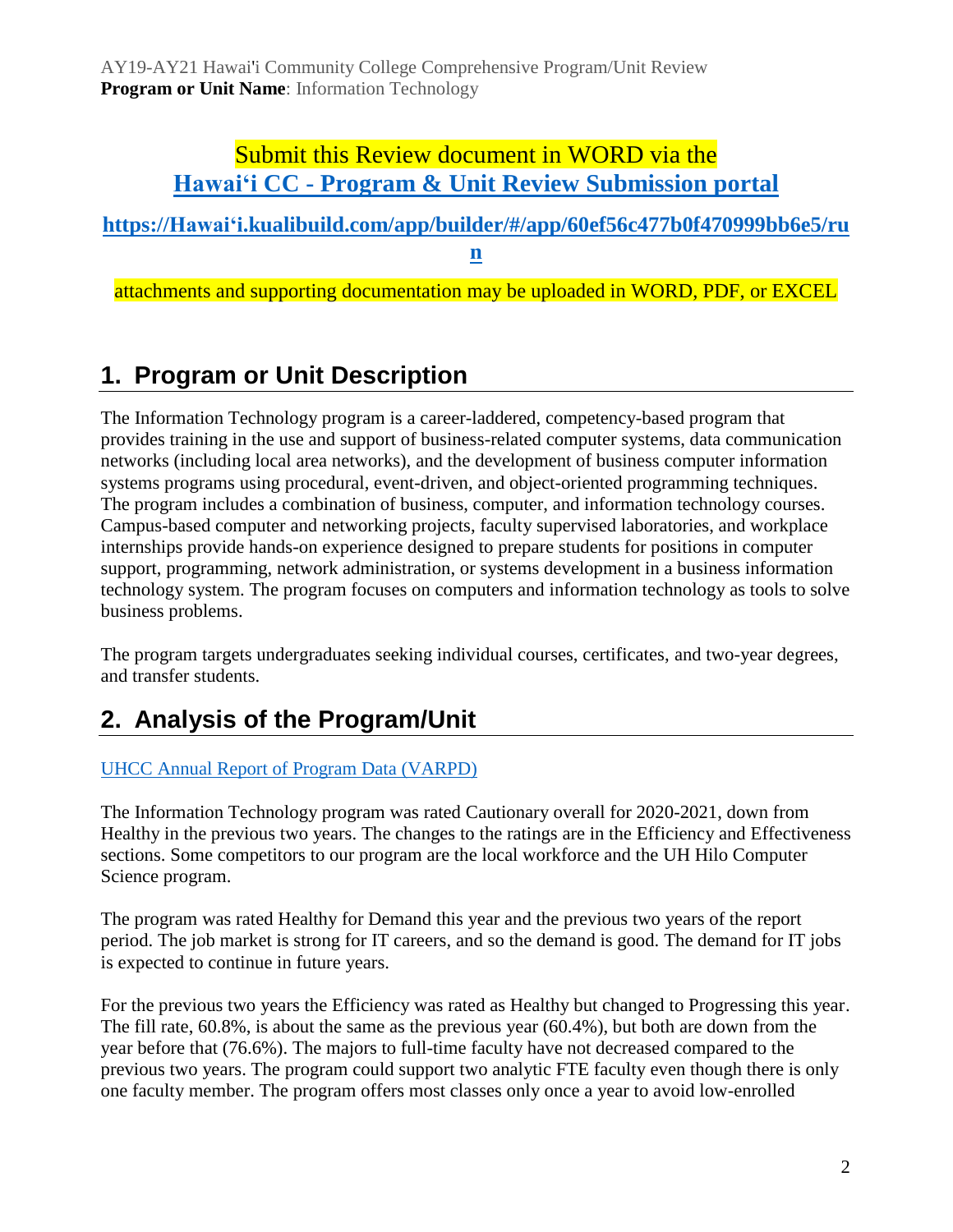#### AY19-AY21 Hawai'i Community College Comprehensive Program/Unit Review **Program or Unit Name**: Information Technology

classes. Offering more classes online enables us to include more students, although some students do not want to take online classes.

The program also changed to Progressing for Effectiveness, while Healthy for the previous two years. The program completion rate dropped slightly from the previous two years and is currently 74% for completion rate. The persistence from fall to spring also dropped to 74%, down from the previous two years. Some of this can be attributed to the Covid pandemic and the move to online instruction. The number of unduplicated degrees/certificates and other certificates awarded also dropped this year compared to the previous two years. I am investigating this data to make sure it is correct, but the program can always improve on completion rates. Retention will be one of the action items at the end of the report.

The Perkins Indicators for 1P1 Postsecondary Placement and 2P1 Earned Recognized Credential were both met, as shown below. The way the Perkins Indicators are being reported changed this academic year, so it won't be compared to the previous two years.

|     | <b>Perkins Indicators</b>                | Goal | Actual | <b>Met</b> |
|-----|------------------------------------------|------|--------|------------|
| 29. | 1P1 Postsecondary Placement              | 33   | 94.44  | Met        |
| 30. | 2P1 Earned Recognized Credential         | 33   | 84.62  | Met l      |
| 31. | 3P1 Nontraditional Program Concentration | N/A  | N/A    | N/A        |

The pandemic was an external factor affecting the program, along with the move to online instruction. While some students prefer online instruction, others stopped coming to class and would prefer in-person instruction. One benefit of being online was the ability to pull students in from other UH campuses, including UH Mānoa, UH Hilo, and some of the other community colleges. During the past three years, the IT curriculum has changed to include classes that transfer to other UH schools, which means that other students can take our classes. The program will need to find a balance between offering online instruction to increase class sizes and offering face-to-face classes for those that prefer being in person. Another positive is that the program also entered into a transfer agreement with UH Maui for non-terminal students to earn a four-year degree.

## **3. Program Learning Outcomes or Unit/Service Outcomes**

*a) List all Program Learning Outcomes (PLOs) or Unit/Service Outcomes (UOs) and their alignment to the College's Institutional Learning Outcomes (ILOs).*

IT Program Learning Outcomes:

- PLO 1: Information Systems Plan, develop, and implement the hardware, software, and procedural components of a data processing system in a business environment.
- PLO 2: Networking Plan, develop, and implement the hardware, software, and procedural components of a data communications system in a business environment.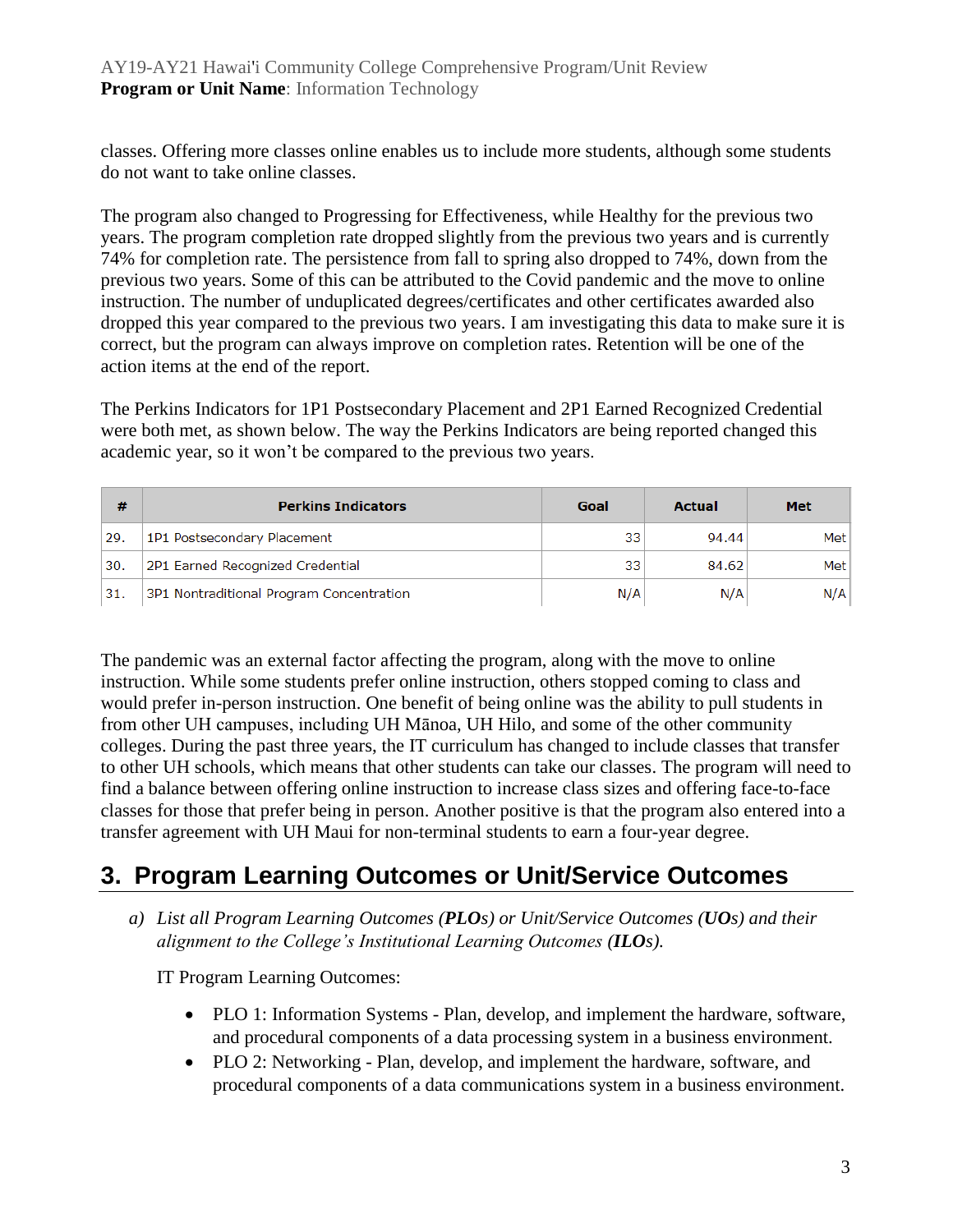- PLO 3: Programming Plan, develop, implement, and document computer programs that meet the data processing requirements of a business organization.
- PLO 4: Productivity Work independently and cooperatively to deliver reports, programs, projects, and other deliverables that document a business organization's information technology requirements.
- PLO 5: Legal/Ethical/Professional Base decisions and actions on the legal, ethical, and professional guidelines and practices of the information technology field.
- PLO 6: Explore Demonstrate the ability to search, analyze, and synthesize current information and solutions in the rapidly changing information technology profession.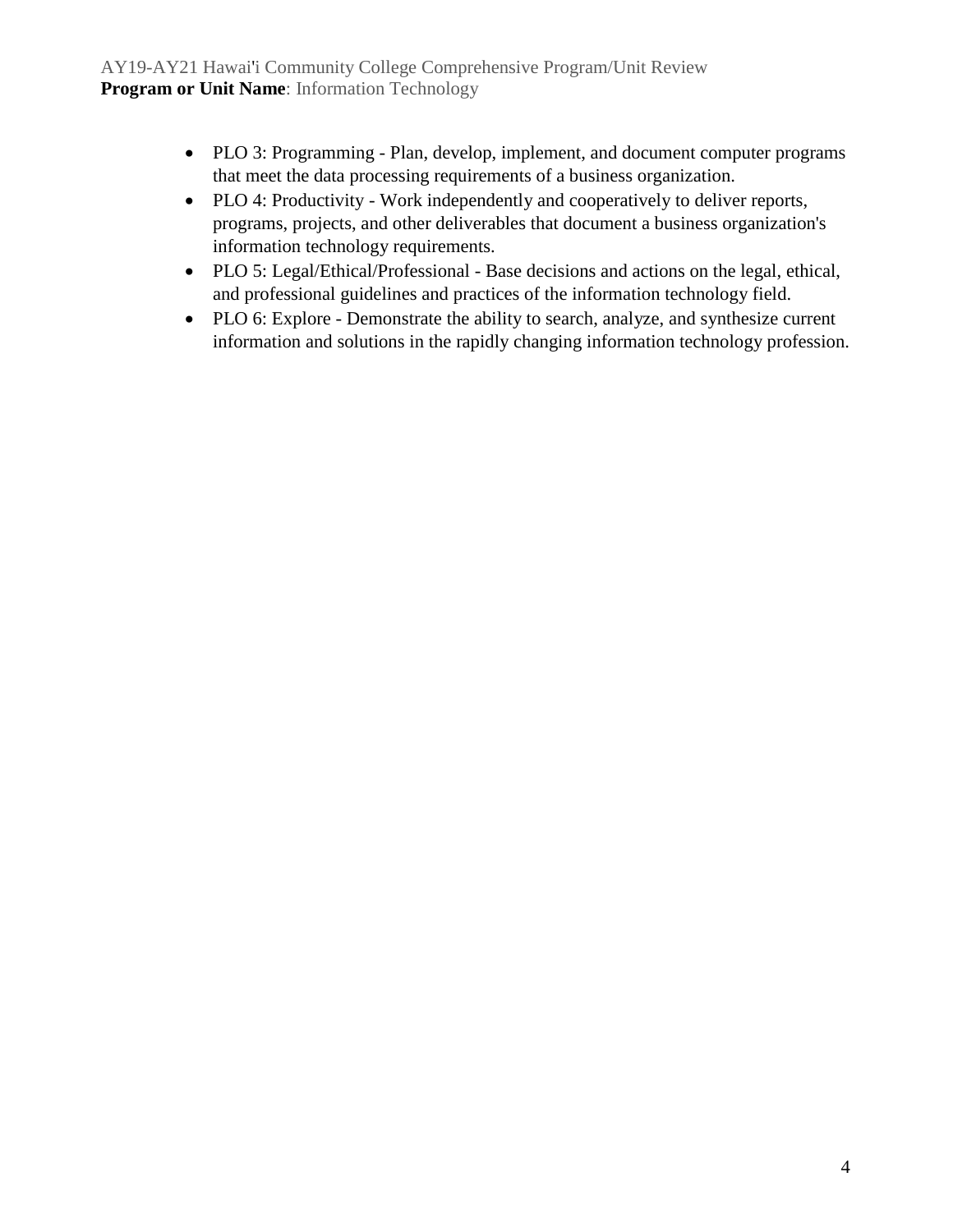| <b>Institutional Learning Outcomes</b>                                                                                                                                                                                                                                                                                                                              | <b>Aligned IT Program</b><br><b>Learning Outcomes</b> |
|---------------------------------------------------------------------------------------------------------------------------------------------------------------------------------------------------------------------------------------------------------------------------------------------------------------------------------------------------------------------|-------------------------------------------------------|
| ILO 1: Communication - Ho'oka'a'ike                                                                                                                                                                                                                                                                                                                                 | PLO 1, 2, 3, 4, 5, 6                                  |
| Communicate effectively in a variety of situations.<br>Ho'oka'a'ike pono i nā manawa like 'ole.                                                                                                                                                                                                                                                                     |                                                       |
| ILO 2: Critical Thinking - No'ono'o loi                                                                                                                                                                                                                                                                                                                             | PLO 1, 2, 3, 4, 5, 6                                  |
| Utilize critical thinking to solve problems and make<br>informed decisions. No'ono'o loi ma ka huli 'ana i ka<br>hā'ina a ho'oholo mana'o me ke na'auao.                                                                                                                                                                                                            |                                                       |
| ILO 3: Contributions to Community and Culture -<br>Kōkua i ke Kajaulu a me nā Mo'omeheu                                                                                                                                                                                                                                                                             | PLO 1, 2, 3, 4, 5, 6                                  |
| Apply knowledge and skills to make contributions to<br>community that are respectful of the indigenous people<br>and culture of Hawai'i island, as well as other cultures<br>of the world. Kōkua i ke kaiaulu, me ka 'ike a me ka<br>mākau, a me ka mahalo ho'i i nā kānaka 'ōiwi a me nā<br>mo'omeheu 'ōiwi o hawai'i nei, a me nā mo'omeheu 'ē<br>a'e o ka honua. |                                                       |
| ILO 4: Life-long Learning - Kūlia i ka nu'u ma ka 'Imi<br>Na'auao                                                                                                                                                                                                                                                                                                   | PLO 1, 2, 3, 4, 5, 6                                  |
| Utilize quality comprehensive services and resources in<br>the on-going pursuit of educational and career<br>excellence. Kūlia i ka nu'u ma ka 'imi na'auao a ma ka<br>'oihana ho'i ma o ka huli 'ana ma nā 'oihana a me nā<br>kumuwaiwai maika'i.                                                                                                                  |                                                       |
| ILO 5: Respect for Diversity - Mahalo i ke Kanaka a<br>me ke Kaiapili                                                                                                                                                                                                                                                                                               | PLO $1, 2, 3, 4, 5, 6$                                |
| Produce and perpetuate safe, healthy learning and<br>professional environments that are respectful of social<br>and individual diversity. Ho'opuka a ho'omau i kekahi<br>kaiapuni a'o maluhia me ona kaiapuni 'oihana e<br>mahalo i ke kanaka a me ke kaiapili.                                                                                                     |                                                       |
| ILO 6: Environmental Sustainability - Mālama Pono i<br>ke Kaiapuni                                                                                                                                                                                                                                                                                                  | PLO 1, 2, 3, 4, 5, 6                                  |
| Contribute to sustainable environmental practices for<br>personal and community well-being. Mālama i ke<br>kaiapuni no ke ola pono 'ana o ke kanaka a me ke<br>kaiaulu.                                                                                                                                                                                             |                                                       |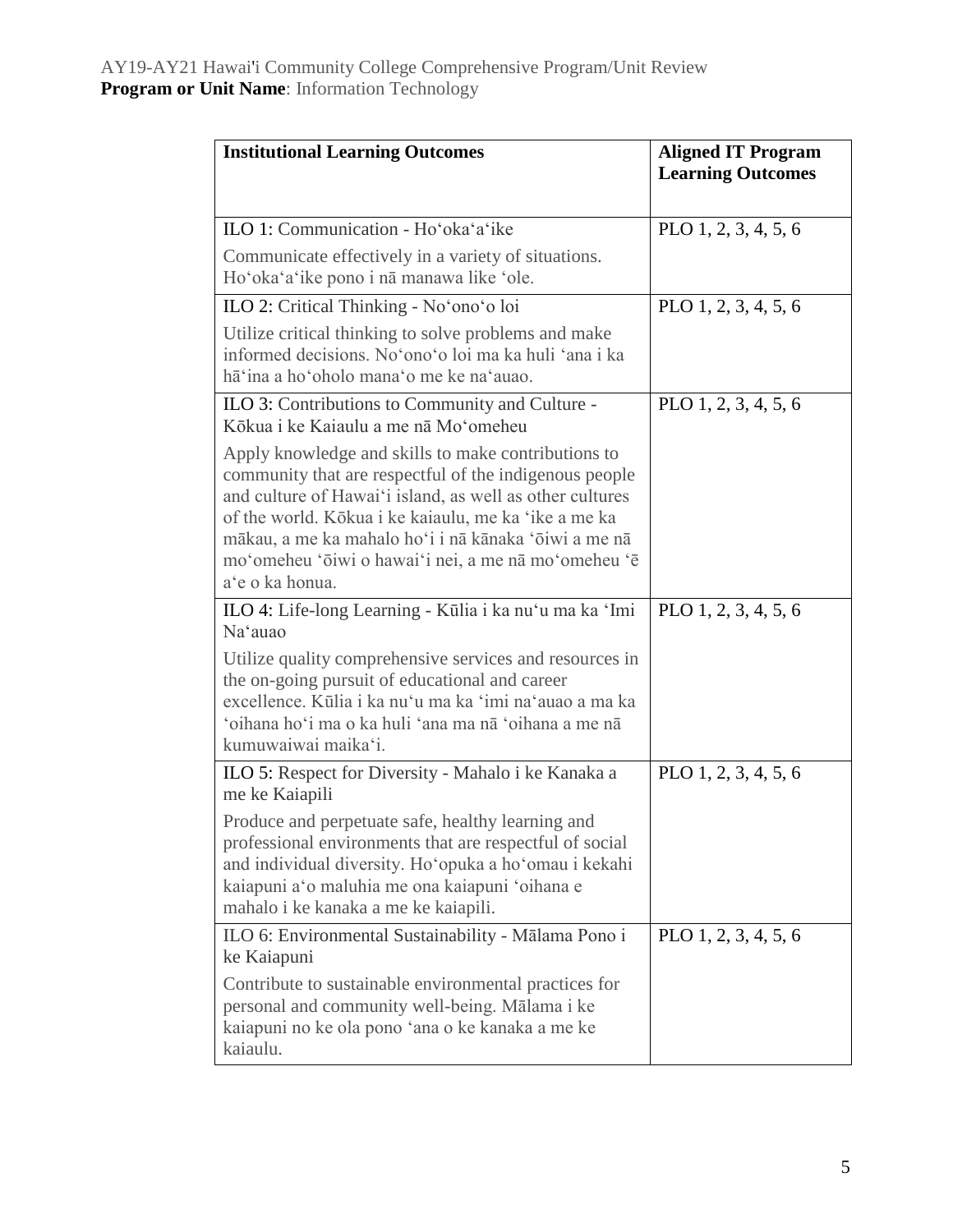*b) List the PLOs or UOs that have been assessed in the period of this Review. Instructional programs must list the courses that have been assessed in the period of this Review and identify the alignment(s) of Course Learning Outcomes (CLOs) to the PLOs. If no assessment was conducted in the period of this Review, provide an explanation and the schedule of upcoming planned assessments.*

| Course                   | <b>CLO</b>                                 | <b>Aligned PLO</b> |
|--------------------------|--------------------------------------------|--------------------|
| ICS $101 - Digital$      | CLO1: Utilize the appropriate computer     | PLO <sub>1</sub>   |
| Tools for the            | applications to produce professional       |                    |
| <b>Information World</b> | documents, spreadsheets, presentation,     |                    |
|                          | databases, and web pages for effective     |                    |
|                          | communication (major content area).        |                    |
|                          | CLO2: Utilize operating system interfaces  | PLO <sub>1</sub>   |
|                          | to manage computer resources effectively   |                    |
|                          | and securely.                              |                    |
|                          | CLO3: Extract and synthesize information   | PLO 4,6            |
|                          | from available Internet resources using    |                    |
|                          | intelligent search and discrimination.     |                    |
|                          | CLO4: Define, explain, and demonstrate     | PLO <sub>4</sub>   |
|                          | proper computer terminology usage in       |                    |
|                          | areas such as hardware, software, and      |                    |
|                          | communications to effectively interact     |                    |
|                          | with other computer users and to prepare   |                    |
|                          | for higher-level computer courses          |                    |
|                          | CLO5: Describe ethical and security        | PLO <sub>5</sub>   |
|                          | issues involved in the use of computer     |                    |
|                          | terminology.                               |                    |
| ICS $111-$               | CLO 1: Use an appropriate programming      | PLO 3,6            |
| Introduction to          | environment to design, code, compile, run  |                    |
| Computer Science I       | and debug computer programs.               |                    |
|                          |                                            |                    |
|                          | CLO 2: Demonstrate basic problem           | <b>PLO 1,3</b>     |
|                          | solving skills: analyzing problems,        |                    |
|                          | modeling a problem as a system of          |                    |
|                          | objects, creating algorithms, and          |                    |
|                          | implementing models and algorithms in      |                    |
|                          | an object-oriented computing language.     |                    |
|                          | CLO 3: Illustrate basic programming        | PLO 3,4,5          |
|                          | concepts such as program flow and syntax   |                    |
|                          | of a high-level general purpose language   |                    |
|                          | and basic security practices.              |                    |
|                          | CLO 4: Demonstrate working with            | PLO <sub>3</sub>   |
|                          | primitive data types, strings, and arrays. |                    |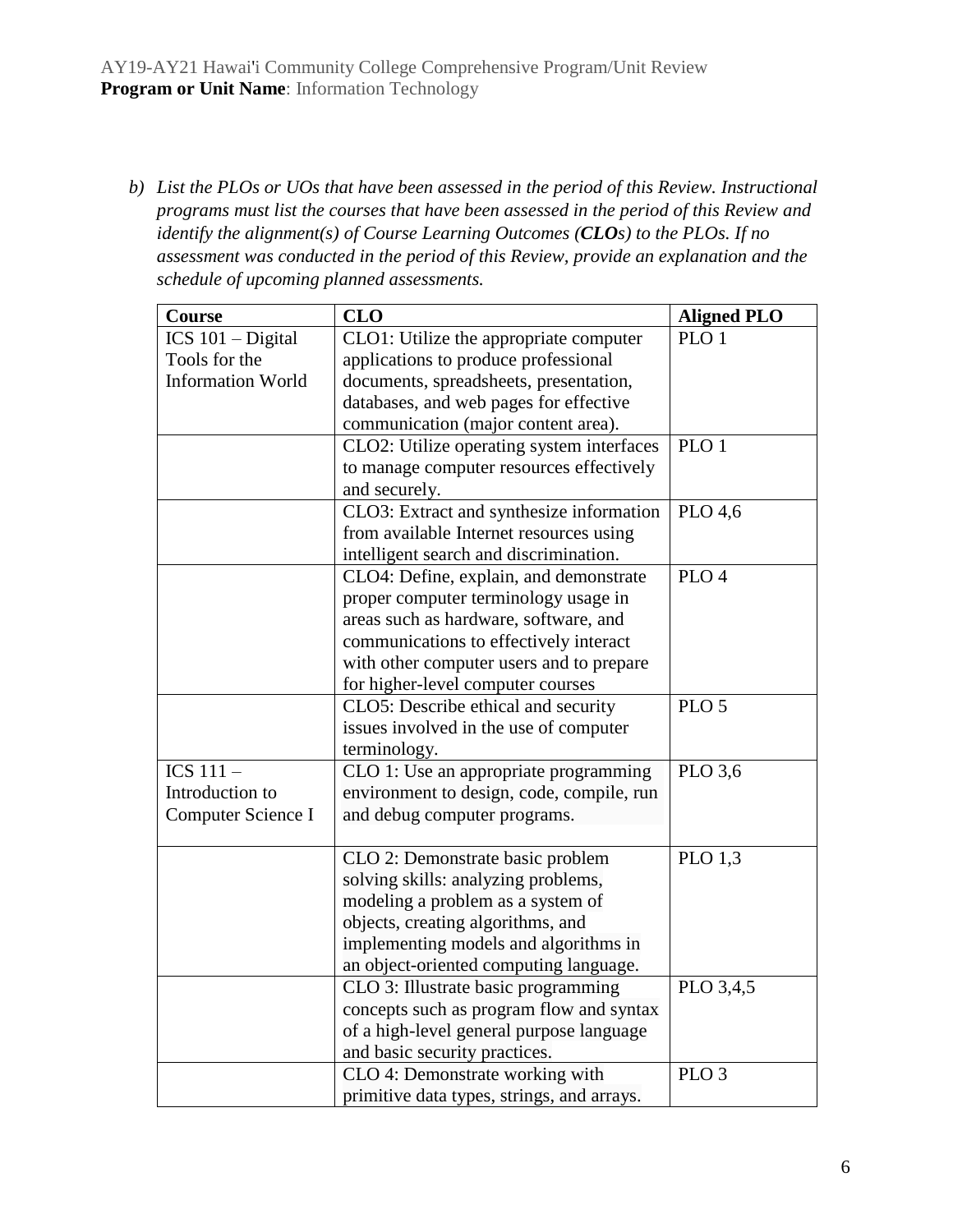| ICS 141 - Discrete   | CLO 1: Analyze issues and apply             | PLO 1,3,4,5      |
|----------------------|---------------------------------------------|------------------|
| Mathematics for      | mathematical problem solving skills to      |                  |
| Computer Science I   | plan courses of action in decision-making   |                  |
|                      | situations.                                 |                  |
|                      | CLO 2: Solve problems by using basic        | PLO 1,3,6        |
|                      | mathematical formal logic, proofs,          |                  |
|                      | recursion, analysis of algorithms, sets,    |                  |
|                      | combinatorics, relations, functions,        |                  |
|                      | matrices, and probability.                  |                  |
| $ICS 200 - Web$      | CLO 1: Use styling and markup languages     | <b>PLO 1,3</b>   |
| Technology           | to create simple user interfaces.           |                  |
|                      | CLO 2: Use scripting to build dynamic       | PLO <sub>3</sub> |
|                      | web applications.                           |                  |
|                      | CLO 3: Use scripting functions to           | PLO 3,5          |
|                      | optimize web applications for different     |                  |
|                      | devices, browser compatibly, and            |                  |
|                      | accessibility.                              |                  |
|                      | CLO 4: Design and create a web              | PLO 1,3,6        |
|                      | application with client-side scripting,     |                  |
|                      | regular expressions, event handling, input  |                  |
|                      | validation, selection, repetition, and      |                  |
|                      | parameter passing.                          |                  |
| ICS $211-$           | CLO 1: Use and implement abstract data      | PLO <sub>3</sub> |
| Introduction to      | types such as lists, stacks, queues, and    |                  |
| Computer Science II  | trees.                                      |                  |
|                      | CLO 2: Select the appropriate searching     | PLO 3,6          |
|                      | or sorting algorithm based on the           |                  |
|                      | algorithm's behavior.                       |                  |
|                      | CLO 3: Develop recursive algorithms and     | PLO <sub>3</sub> |
|                      | programs.                                   |                  |
|                      | CLO 4: Use standard libraries or packages   | PLO 3,4          |
|                      | as well as advanced object-oriented         |                  |
|                      | programming techniques (polymorphism,       |                  |
|                      | inheritance, and encapsulation).            |                  |
|                      | CLO 5: Produce robust and secure            | PLO 1,3,4,5      |
|                      | programs using exception handling and       |                  |
|                      | extensive program testing.                  |                  |
| ITS $104$ – Computer | CLO 1: Utilize and identify the functions   | PLO <sub>1</sub> |
| Hardware Support     | and interactions of all PC parts within the |                  |
|                      | computer system.                            |                  |
|                      | CLO 2: Demonstrate comprehensive            | PLO <sub>1</sub> |
|                      | understanding of the basic concepts of      |                  |
|                      | microcomputer hardware to include:          |                  |
|                      | microprocessors, data bus, memory, disks    |                  |
|                      | and disk drives, video displays, serial and |                  |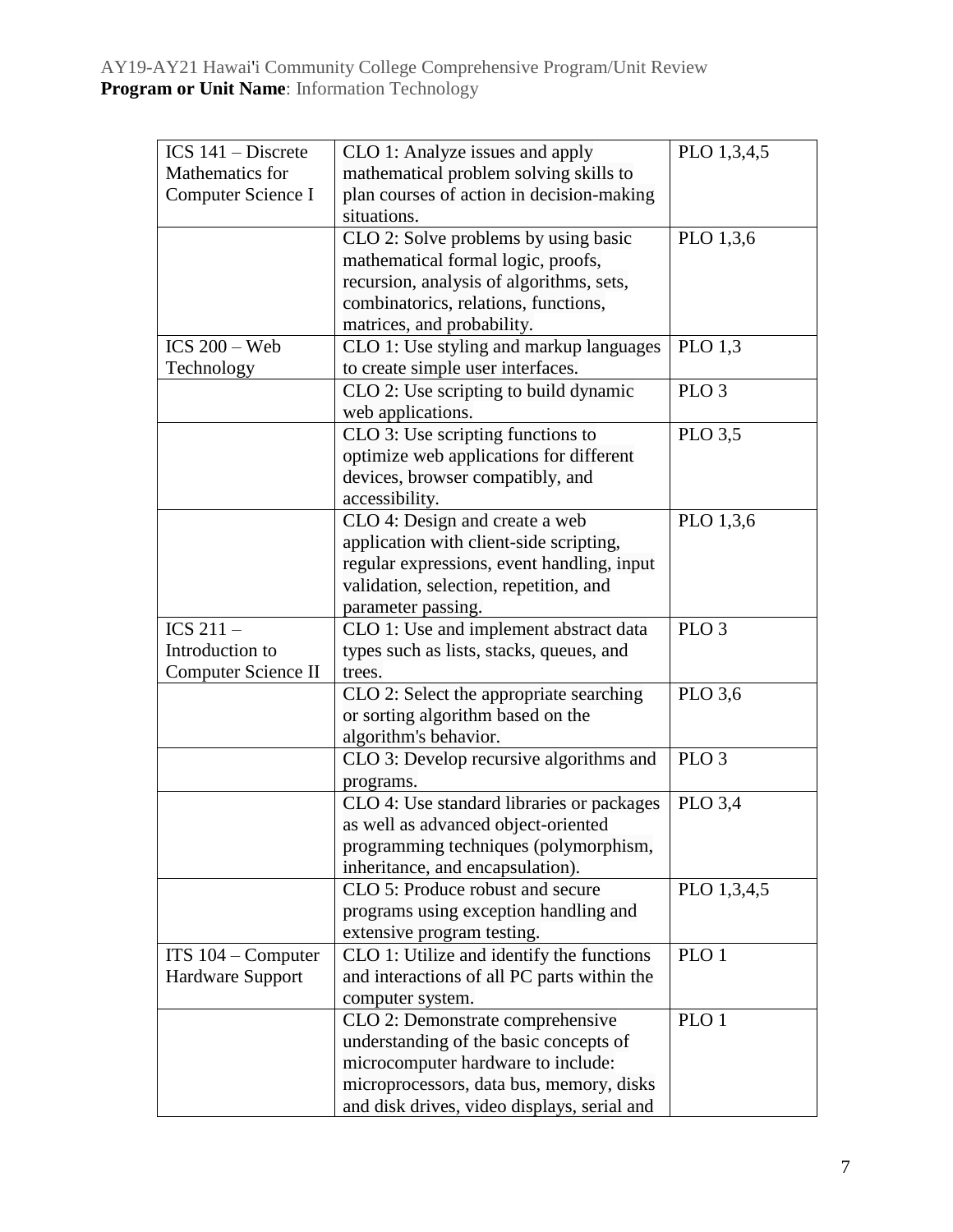|                         | parallel ports, and computer system        |                  |
|-------------------------|--------------------------------------------|------------------|
|                         | configurations.                            |                  |
|                         | CLO 3: Demonstrate the ability to identify | PLO <sub>1</sub> |
|                         | and troubleshoot common PC hardware        |                  |
|                         | problems.                                  |                  |
|                         | CLO 4: Demonstrate the ability to select   | <b>PLO 1,2</b>   |
|                         | quality PCs and constituent components     |                  |
|                         | based on performance and cost.             |                  |
|                         | CLO 5: Demonstrate the ability to select,  | PLO <sub>1</sub> |
|                         | install, replace, and upgrade PC hardware  |                  |
|                         | components and PC peripherals such as      |                  |
|                         | printers, scanners and modems.             |                  |
|                         | CLO 6: Work independently and              | PLO 4,5,6        |
|                         | cooperatively in diverse business          |                  |
|                         | situations.                                |                  |
| ITS $121 -$             | CLO 1: Demonstrate comprehensive           | PLO 1,2          |
| <b>Computing Topics</b> | understanding of the role of Unix/Linux    |                  |
|                         | and how it relates to the user and the     |                  |
|                         | computer system.                           |                  |
|                         | CLO 2: Demonstrate the use of              | PLO 1,2,3        |
|                         | Unix/Linux command line interface and      |                  |
|                         | its relation to the Windows Operating      |                  |
|                         | System.                                    |                  |
|                         | CLO 3: Explain the structure and           | PLO 1,2          |
|                         | management of the Unix/Linux file          |                  |
|                         | systems.                                   |                  |
|                         | CLO 4: Demonstrate the structure of the    | <b>PLO 1,2</b>   |
|                         | Unix/Linux kernel, shells, Graphical User  |                  |
|                         | interface and networking.                  |                  |
|                         | CLO 5: Install, maintain and troubleshoot  | PLO 1,2,3,4,5,6  |
|                         | the Unix/Linux operating system and        |                  |
|                         | other applications.                        |                  |
| ITS 129-                | CLO 1: Define common database              | PLO <sub>3</sub> |
| Introduction to         | terminology.                               |                  |
| Databases               |                                            |                  |
|                         | CLO 2: Create Entity Relationship          | PLO <sub>3</sub> |
|                         | Diagrams (ERD).                            |                  |
|                         |                                            | PLO <sub>3</sub> |
|                         | CLO 3: Design and create a relational      |                  |
|                         | database using the normalization process.  |                  |
|                         | CLO 4: Use Structured Query Language       | PLO 3,5,6        |
|                         | (SQL) to manipulate data.                  |                  |
|                         | CLO 5: Follow best practices in secure     | PLO <sub>3</sub> |
|                         | database design.                           |                  |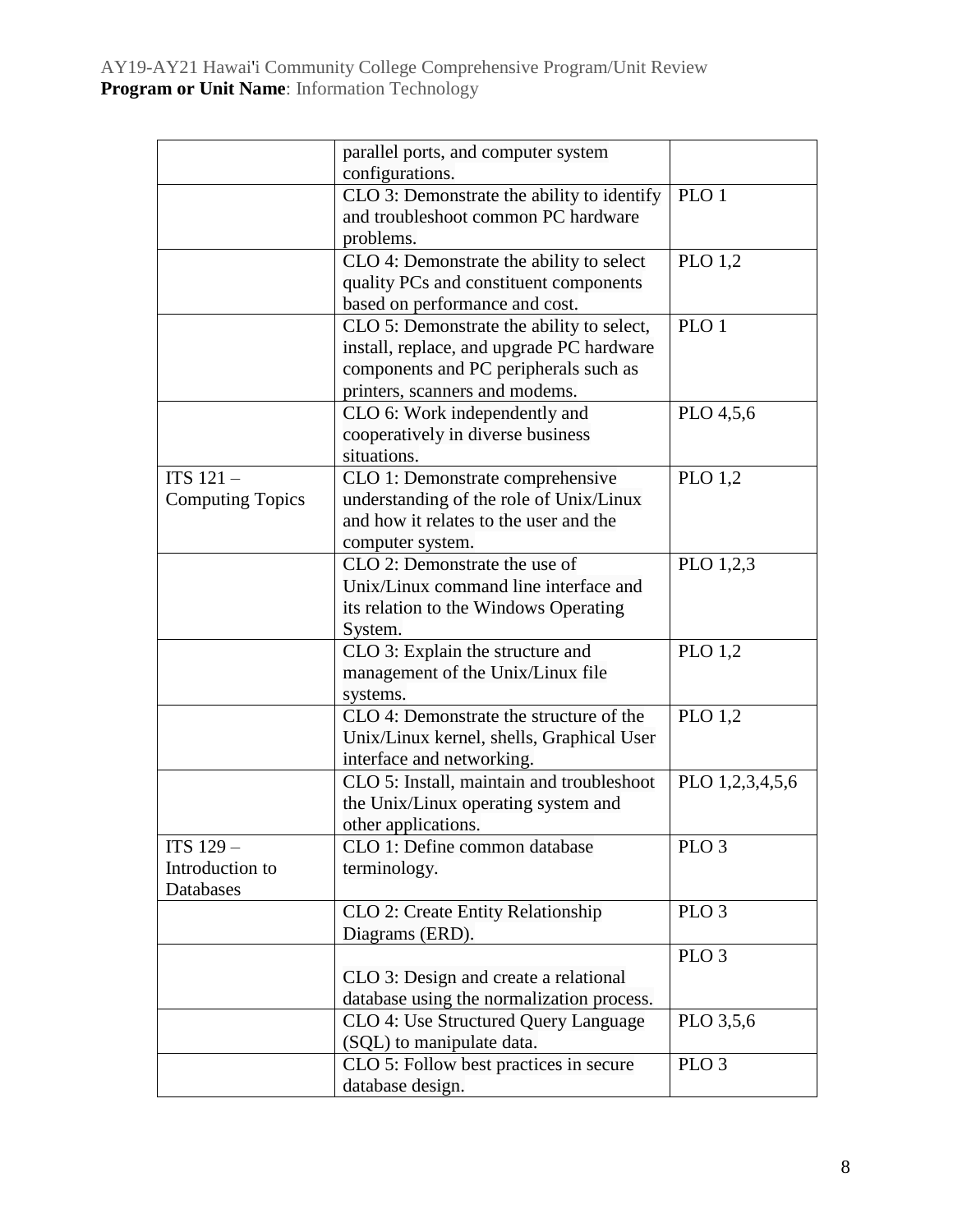| $ITS 287 - IT$     | CLO 1: Demonstrate the understanding of     | PLO 1,2,3       |
|--------------------|---------------------------------------------|-----------------|
| Internship         | overall competencies, such as analyzing     |                 |
| Preparation        | or describing job assignments in            |                 |
|                    | relationship to principles, concepts, or    |                 |
|                    | procedures covered in the field of study to |                 |
|                    | prepare for practical workplace             |                 |
|                    | experience.                                 |                 |
|                    | CLO 2: Demonstrate the understanding of     | PLO 1,2,3,4,5,6 |
|                    | professional workplace ethics, behavior,    |                 |
|                    | attitudes, team work and interpersonal      |                 |
|                    | relations that meet industry standards for  |                 |
|                    | the ITS course of study.                    |                 |
| $ITS 288 - IT$     | CLO 1: Perform activities in a cooperative  | PLO 1,2,3       |
| Program Internship | work environment that demonstrate the       |                 |
|                    | understanding of overall competencies,      |                 |
|                    | such as analyzing or describing the job     |                 |
|                    | assignment in relationship to principles,   |                 |
|                    | concepts, or procedures covered in          |                 |
|                    | information technology.                     |                 |
|                    | CLO 2: Apply workplace ethics, behavior,    | PLO 1,2,3,4,5,6 |
|                    | team work and interpersonal relations that  |                 |
|                    | meet the IT industry standards.             |                 |

c) Assessment Results: provide a detailed discussion of assessment results at the program (PLO) and course (CLO), or unit (UO), levels in the period of this Review. Provide an analysis of how these results reflect the strengths and challenges of the program or unit in meetings its Outcomes.

| <b>Course</b>                                                                  | <b>Assessment Results</b>                                                                                                                                                                                                                                                                                                                                                                                                                                                                                                         |
|--------------------------------------------------------------------------------|-----------------------------------------------------------------------------------------------------------------------------------------------------------------------------------------------------------------------------------------------------------------------------------------------------------------------------------------------------------------------------------------------------------------------------------------------------------------------------------------------------------------------------------|
| <b>ICS 101</b><br>Fall 2018 Initial<br>Fall 2020 Closing the Loop<br>$\bullet$ | This class used a final summative project to<br>assess the course learning outcomes. The<br>project has the student creating a business<br>presentation with components in Word,<br>Excel, PowerPoint, and Access.<br>In Fall 2018, over 90% of students met or<br>exceeded the requirements. In Fall 2020,<br>70.26% of students met or exceeded the<br>requirements. The students meeting the<br>requirements were lower for online classes<br>versus face-to-face. The pandemic might<br>also have played a role in Fall 2020. |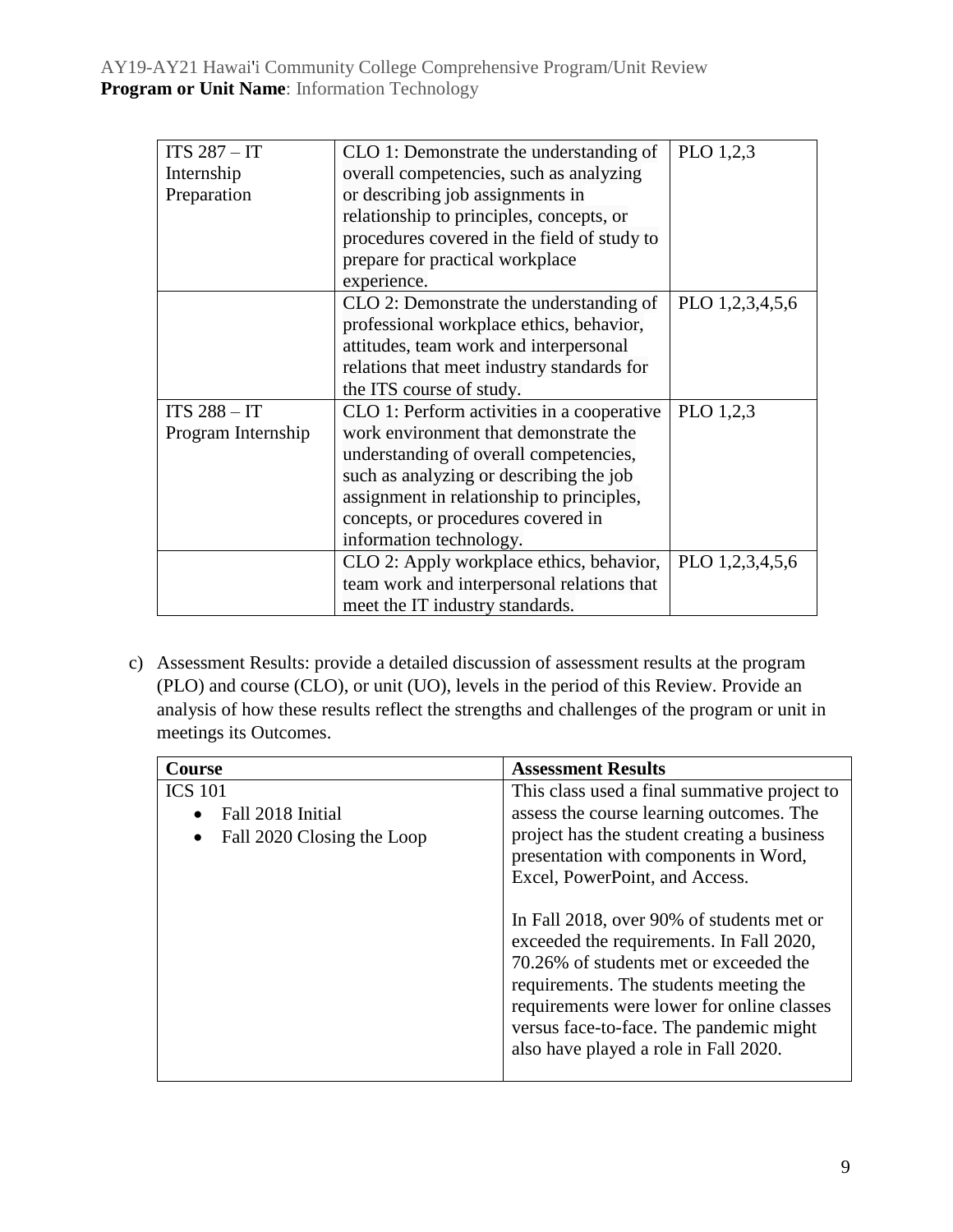|                                       | The students enjoy the final project, and it<br>is a good measure of their abilities for the<br>course learning outcomes.<br>This course has changed over the last three<br>years of the review period to use open<br>educational resources and to be more<br>project-based. This course is used by both<br>IT majors and those from other degrees.                                                                                                                                                                                                                                                          |
|---------------------------------------|--------------------------------------------------------------------------------------------------------------------------------------------------------------------------------------------------------------------------------------------------------------------------------------------------------------------------------------------------------------------------------------------------------------------------------------------------------------------------------------------------------------------------------------------------------------------------------------------------------------|
|                                       | This project is still being used as a final<br>project in current classes because of the<br>success rate of the students, the relevancy<br>of the project to future careers, and their<br>enjoyment in completing the project. It<br>continues to be assessed to see if<br>components should be changed or if<br>individual parts of the project should<br>change due to technology.                                                                                                                                                                                                                         |
| <b>ICS 111</b><br>Spring 2021 Initial | This course was offered for the first time in<br>Fall 2019 and was assessed in Spring 2021.<br>The course was developed to be consistent<br>with the same course at other UH<br>campuses. The class uses open educational<br>resources so that no textbook is required.<br>The class also uses high-engagement and<br>hands-on assignments.                                                                                                                                                                                                                                                                  |
|                                       | This class used a final summative project to<br>assess the course learning outcomes. The<br>final project consists of the student creating<br>a Python program that includes criteria such<br>as an overall loop with a menu that gives<br>users choices of what to do, at least two<br>other loops somewhere in the program, at<br>least three functions that you make, at least<br>one array/list, at least three if statements<br>besides the menu items, at least one file to<br>read to/write from, exception handling in at<br>least one place, a class, comments, and the<br>use of PyPlot or Pandas. |
|                                       | 77.28% of students met or exceeded the<br>requirements for the class. The class was<br>offered in an online synchronous                                                                                                                                                                                                                                                                                                                                                                                                                                                                                      |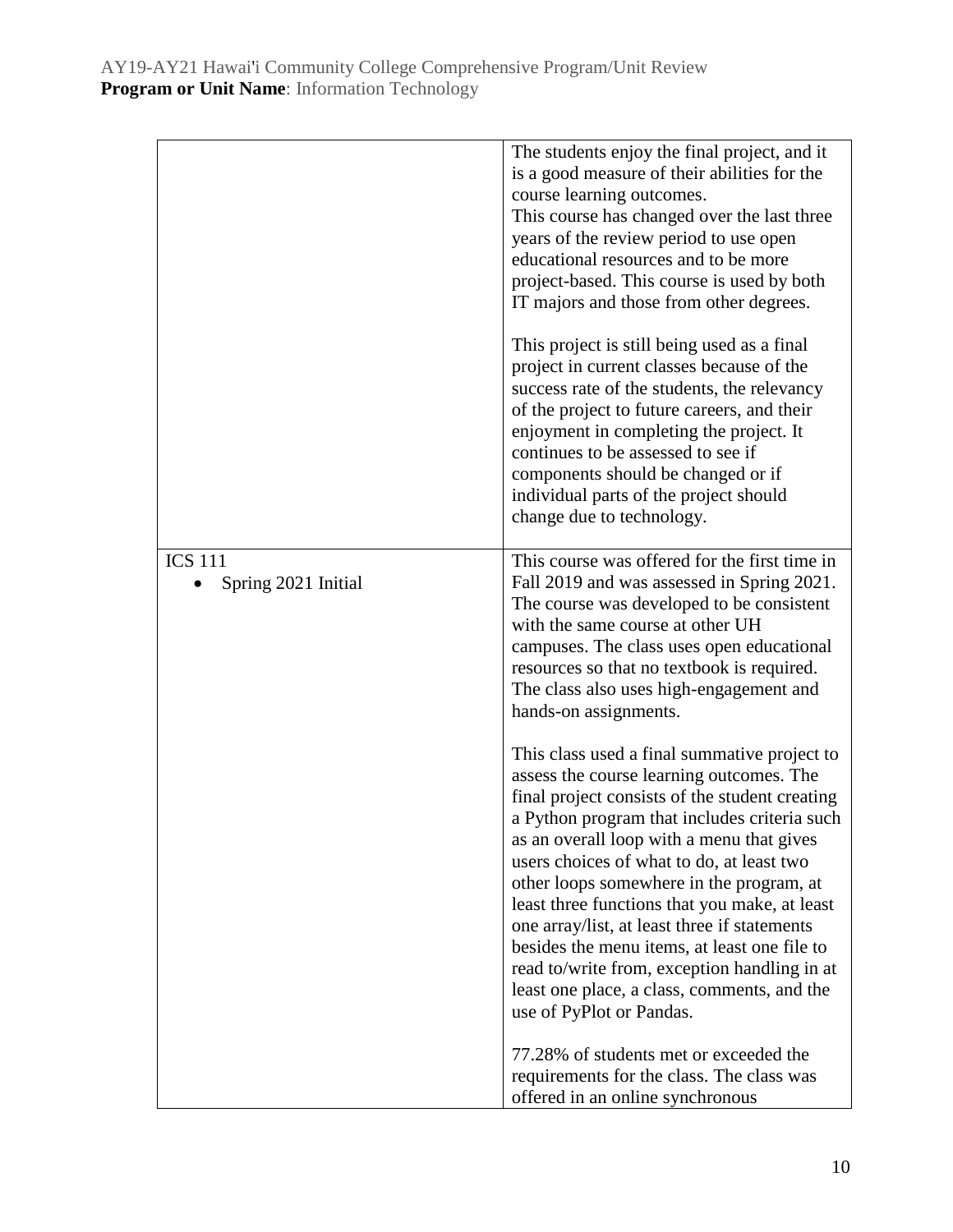|                                                                   | environment. The four who did not meet the<br>requirement did not even attempt the<br>assignment (they had stopped coming<br>earlier in the semester). Students seemed to<br>enjoy the final project, and it was a good<br>measure of the course learning outcomes.<br>This project will still be used as a final<br>project in current classes because of the<br>success rate of the students, the relevancy<br>of the project to future careers, and their<br>enjoyment in completing the project. It will<br>continue to be assessed to see if<br>components should be changed or if<br>individual parts of the project should<br>change due to technology, such as the<br>programming language used. |
|-------------------------------------------------------------------|----------------------------------------------------------------------------------------------------------------------------------------------------------------------------------------------------------------------------------------------------------------------------------------------------------------------------------------------------------------------------------------------------------------------------------------------------------------------------------------------------------------------------------------------------------------------------------------------------------------------------------------------------------------------------------------------------------|
| <b>ICS 141</b><br>Fall 2019 Initial<br>Fall 2020 Closing the Loop | This course was offered for the first time in<br>Fall 2019 and was assessed then and again<br>in Fall 2020. The course was added to the<br>IT curriculum for better transfer to UH<br>schools. The class is aligned with other<br>campuses. The class uses open educational<br>resources so that no textbook is required.<br>The class also uses practical assignments,<br>such as programming, in addition to math<br>problems and theories.                                                                                                                                                                                                                                                            |
|                                                                   | The class uses a final summative project to<br>assess the course learning outcomes. The<br>final project consisted of the student<br>creating a Python program that includes<br>criteria such as an overall loop with a menu<br>that gives users choices of what to do, a<br>function that uses recursion, analysis of<br>algorithms such a time and space<br>complexity, the use of sets, relations,<br>matrices, and probability. In addition, they<br>were given some problems to demonstrate<br>the use of proofs and combinatorics. The<br>students were allowed to create any type of<br>program such as a game or business<br>application.                                                        |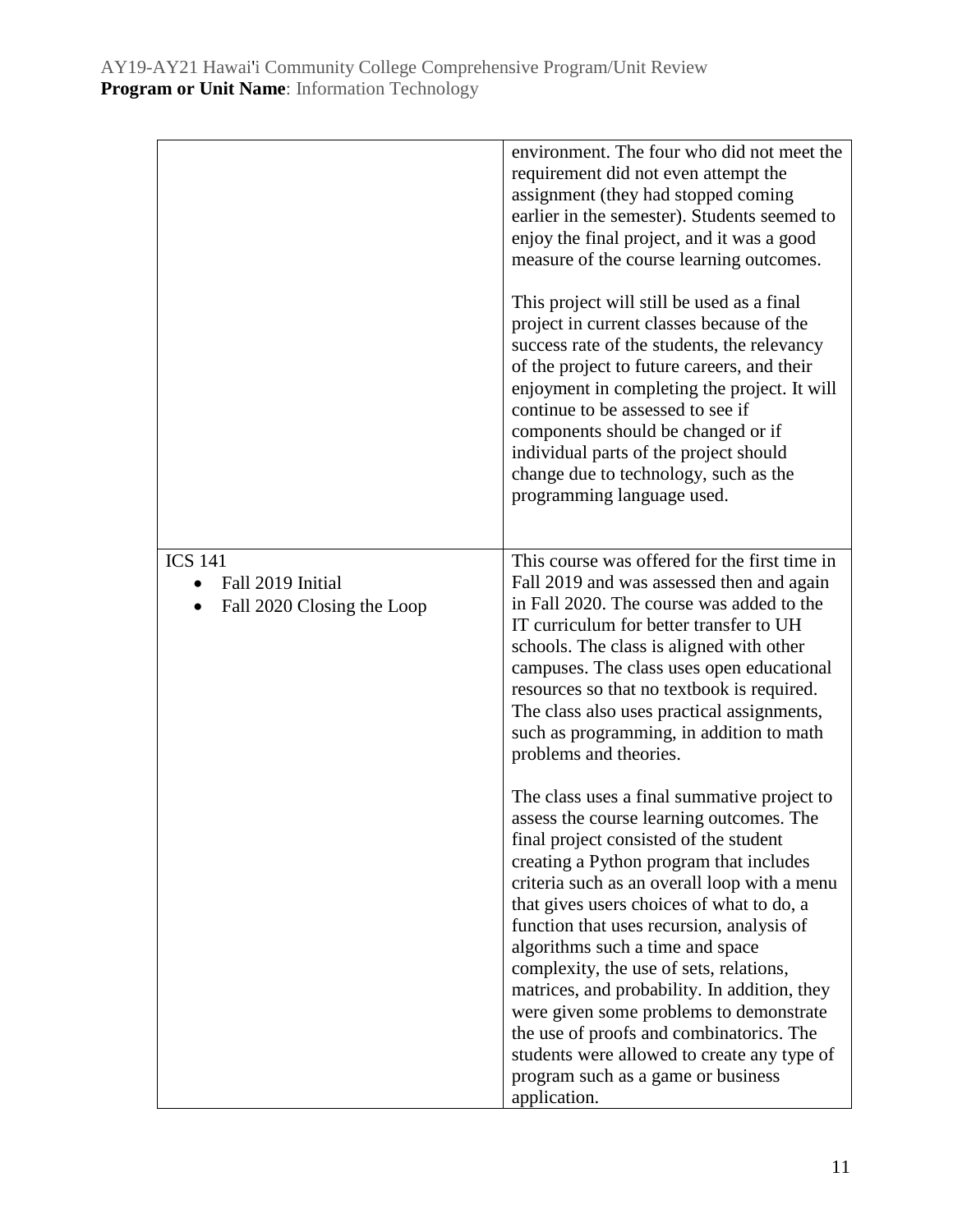|                                       | All the students in the Fall 2019 section met<br>or exceeded the requirements. 90.91% of<br>the students met or exceed the requirements<br>in Fall 2020. The final project was a good<br>measure of the course learning outcomes.<br>This project will still be used as a final<br>project in current classes because of the<br>success rate of the students, the relevancy<br>of the project to future careers, and their<br>enjoyment in completing the project. It will<br>continue to be assessed to see if<br>components should be changed or if<br>individual parts of the project should<br>change due to technology.                         |
|---------------------------------------|------------------------------------------------------------------------------------------------------------------------------------------------------------------------------------------------------------------------------------------------------------------------------------------------------------------------------------------------------------------------------------------------------------------------------------------------------------------------------------------------------------------------------------------------------------------------------------------------------------------------------------------------------|
| <b>ICS 200</b><br>Spring 2021 Initial | This course was offered for the first time in<br>Fall 2019 and was assessed in Spring 2021.<br>The course was developed to be consistent<br>with the same course at other UH<br>campuses. The class uses open educational<br>resources so that no textbook is required.<br>The class also uses high-engagement and<br>hands-on assignments.                                                                                                                                                                                                                                                                                                          |
|                                       | This class used a final summative project to<br>assess the course learning outcomes. The<br>final project consists of the student creating<br>a web application published to a web server<br>that used HTML, CSS, and Javascript. They<br>could choose the subject material they<br>wanted to use but needed to include at least<br>ten individual web pages, at least one form,<br>at least ten images, input validation,<br>selection and repetition statements, and<br>parameter passing in Javascript functions.<br>The project had to work in multiple<br>browsers and meet accessibility guidelines.<br>84.62% of students met or exceeded the |
|                                       | requirements for the class. The ones that<br>didn't meet or exceed did not attempt the<br>final project because they had stopped<br>coming to class. The program will continue                                                                                                                                                                                                                                                                                                                                                                                                                                                                       |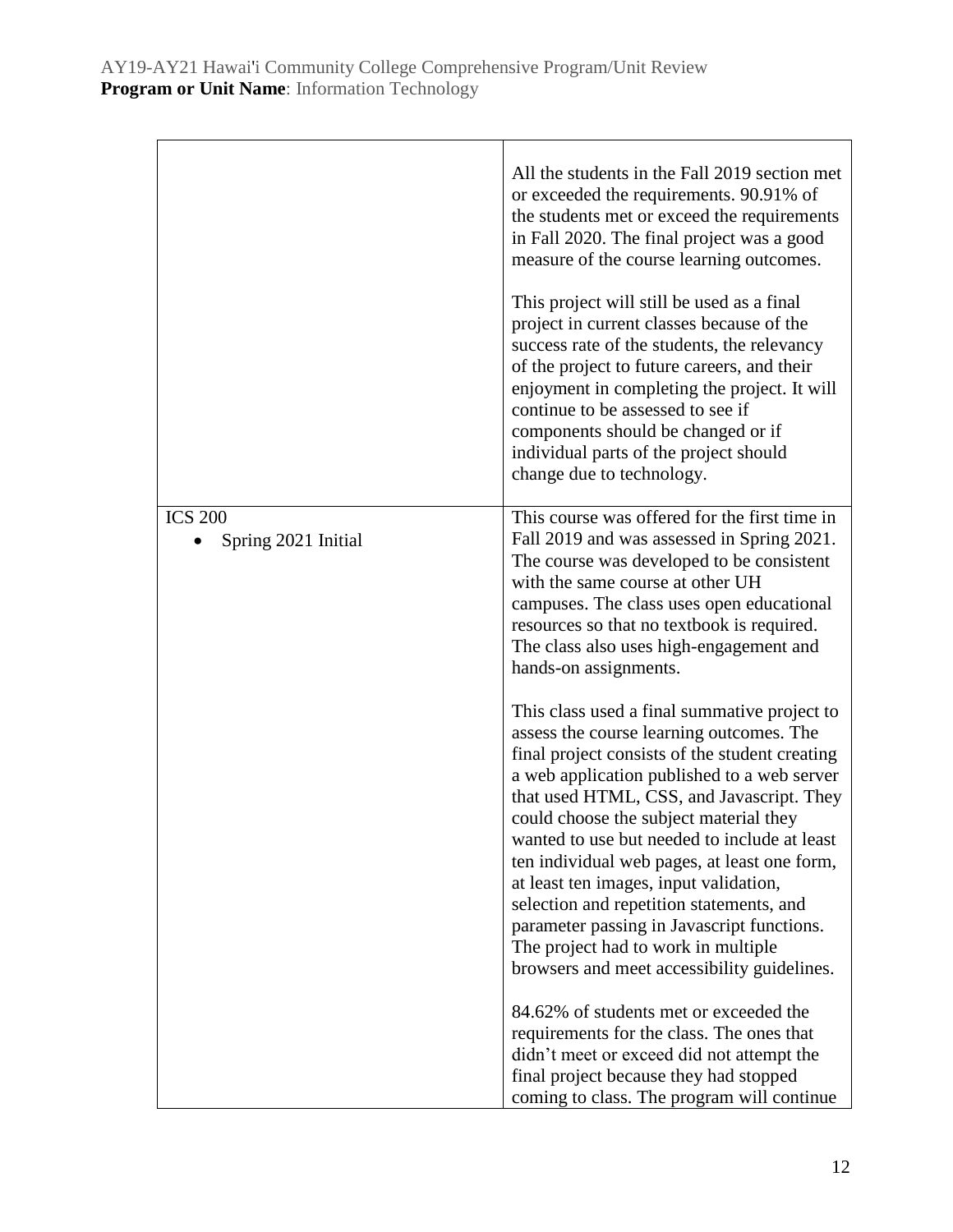|                                     | to reach out to students that stop coming to<br>try to get them back in the class. The class<br>was offered in an online synchronous<br>environment. Students seemed to enjoy the<br>final project because of the creativity that<br>they could use, and it was a good measure<br>of the course learning outcomes.                                                                                                                                        |
|-------------------------------------|-----------------------------------------------------------------------------------------------------------------------------------------------------------------------------------------------------------------------------------------------------------------------------------------------------------------------------------------------------------------------------------------------------------------------------------------------------------|
|                                     | This project will still be used as a final<br>project in current classes because of the<br>success rate of the students, the relevancy<br>of the project to future careers, and their<br>enjoyment in completing the project. It will<br>continue to be assessed to see if<br>components should be changed or if<br>individual parts of the project should<br>change due to technology, such as the web<br>server or use of HTML, CSS, and<br>Javascript. |
| <b>ICS 211</b><br>Fall 2020 Initial | This course was offered for the first time in<br>Fall 2019 and was assessed in Fall 2020.                                                                                                                                                                                                                                                                                                                                                                 |
|                                     | The course was developed to be consistent<br>with the same course at other UH<br>campuses. The class uses open educational<br>resources so that no textbook is required.<br>The class also uses high-engagement and<br>hands-on assignments.                                                                                                                                                                                                              |
|                                     | This class used a final summative project to<br>assess the course learning outcomes. The<br>final project consists of the student creating<br>a Python program that includes criteria such<br>as including at least one class, at least one<br>user defined function, at least one abstract<br>data type, a searching or sorting algorithm,<br>recursion, exception handling, Tkinter, a<br>database, and at least one image.                             |
|                                     | Students met or exceeded the course<br>learning outcomes at a rate of 72%. Those<br>who did not meet or exceed did not attempt<br>the final project because they had stopped<br>coming earlier in the semester. I will<br>continue to attempt to contact those                                                                                                                                                                                            |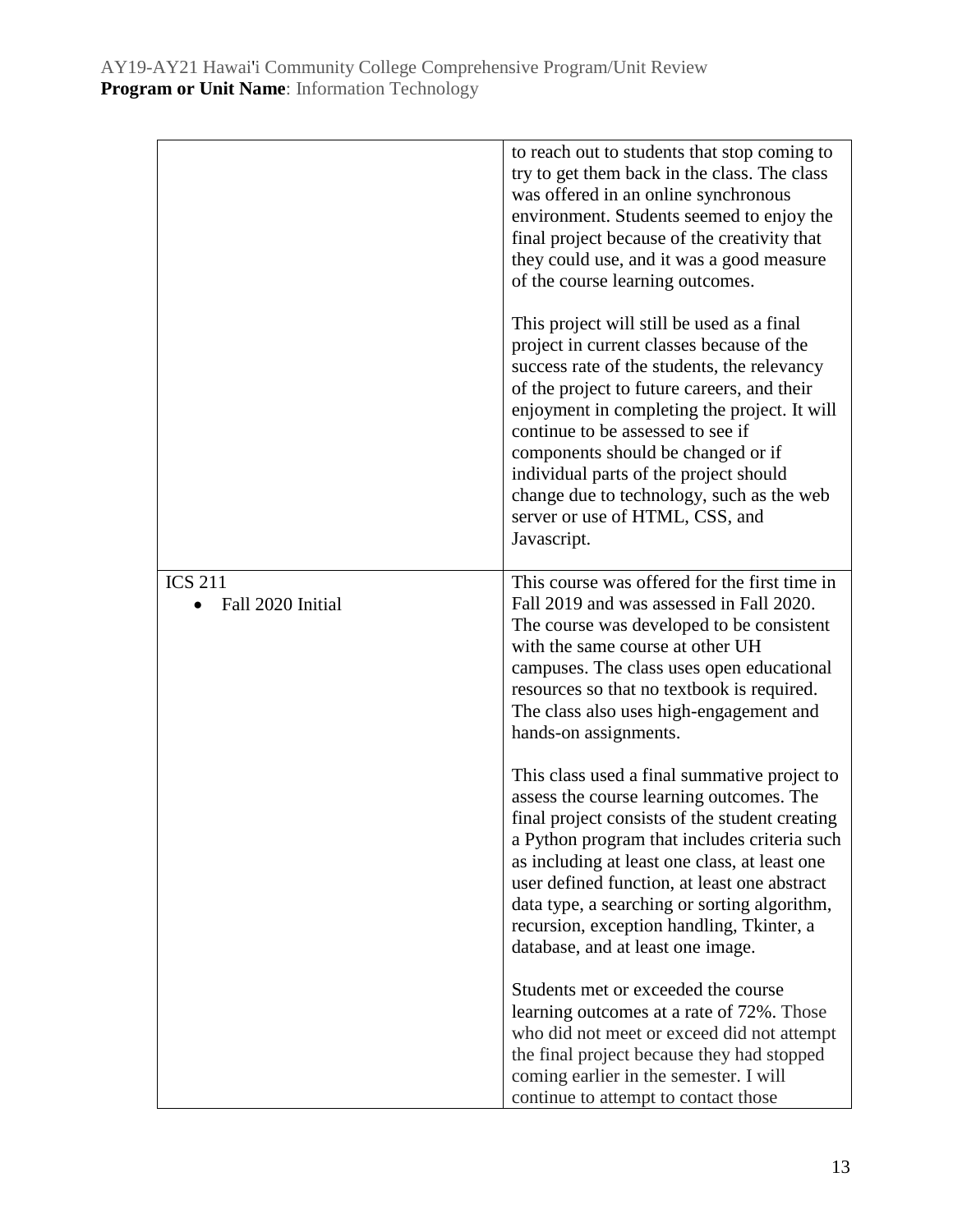|                                                                   | students to keep them coming back. The<br>class was offered in an online synchronous<br>environment. Students seemed to enjoy the<br>final project because of the creativity that<br>they could use, and it was a good measure<br>of the course learning outcomes.<br>This project will still be used as a final<br>project in current classes because of the<br>success rate of the students, the relevancy<br>of the project to future careers, and their<br>enjoyment in completing the project. It will<br>continue to be assessed to see if<br>components should be changed or if<br>individual parts of the project should<br>change due to technology, such as the<br>programming language used. |
|-------------------------------------------------------------------|---------------------------------------------------------------------------------------------------------------------------------------------------------------------------------------------------------------------------------------------------------------------------------------------------------------------------------------------------------------------------------------------------------------------------------------------------------------------------------------------------------------------------------------------------------------------------------------------------------------------------------------------------------------------------------------------------------|
| <b>ITS 104</b><br>Fall 2018 Initial<br>Fall 2020 Closing the Loop | This course has been in the IT program for<br>many years. The course was redeveloped to<br>make use of the Cisco curriculum (starting<br>in Fall 2018), which was free for our<br>students to use because of the professional<br>development and certification of the full-<br>time faculty member and a lecturer.                                                                                                                                                                                                                                                                                                                                                                                      |
|                                                                   | To assess the course learning outcomes, a<br>final summative exam was used. In Fall<br>2018, 100% of students met or exceeded the<br>requirements. In Fall 2020, 63.64% met or<br>exceeded the requirements. This section<br>was online asynchronous, and those that did<br>not meet the requirements did not even<br>attempt the exam.                                                                                                                                                                                                                                                                                                                                                                 |
|                                                                   | This course is not transferrable to other<br>campuses and will be replaced with another<br>course in Fall 2022. The new course will be<br>consistent with other campuses but will<br>have similar content.                                                                                                                                                                                                                                                                                                                                                                                                                                                                                              |
| <b>ITS 129</b>                                                    | This course has been in the IT program for                                                                                                                                                                                                                                                                                                                                                                                                                                                                                                                                                                                                                                                              |
| Fall 2018 Initial<br>Fall 2019 Closing the Loop                   | many years. It was redeveloped for the first<br>use in Fall 2018 using open educational                                                                                                                                                                                                                                                                                                                                                                                                                                                                                                                                                                                                                 |
|                                                                   |                                                                                                                                                                                                                                                                                                                                                                                                                                                                                                                                                                                                                                                                                                         |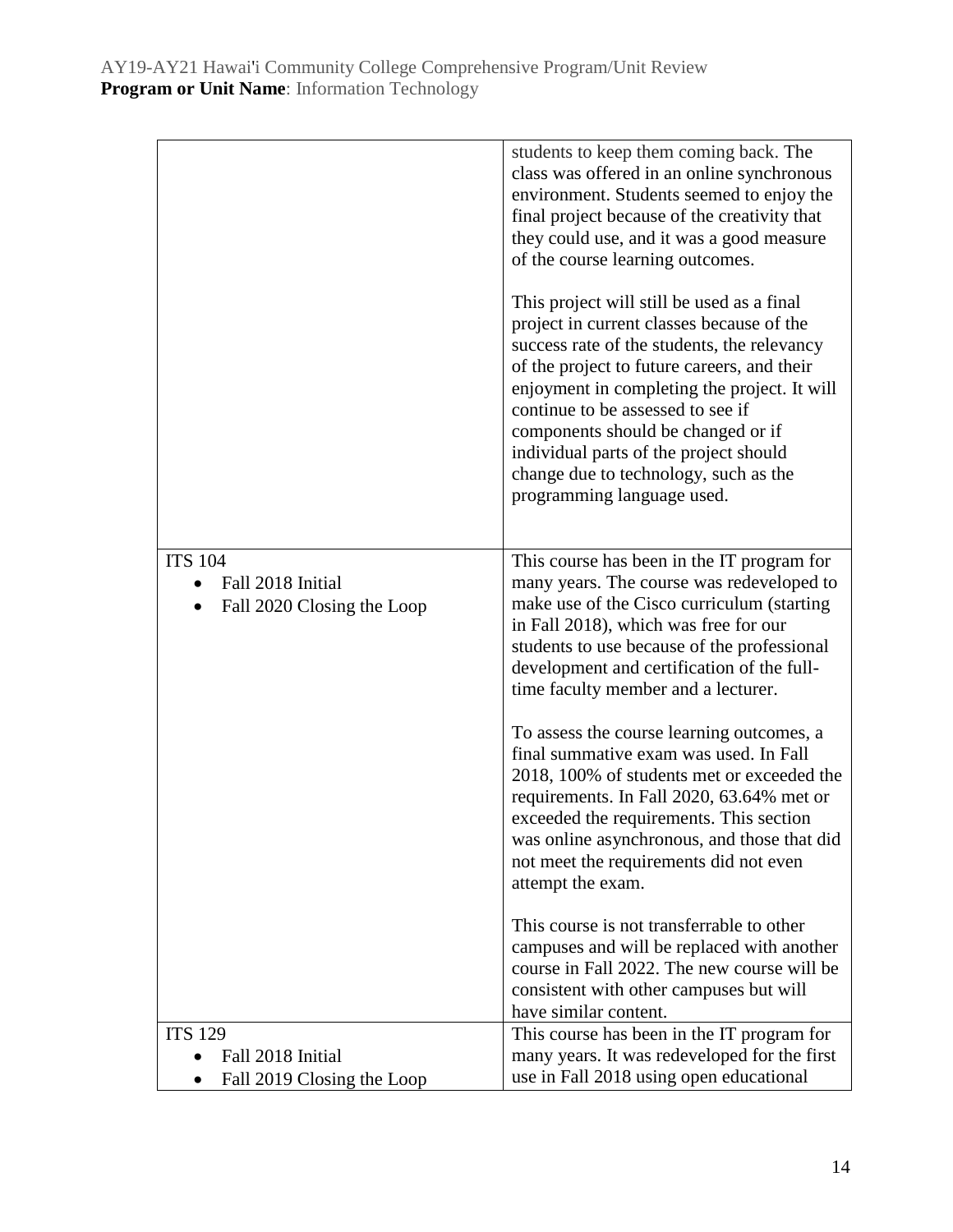|                                                                       | resources, high-engagement strategies, and<br>hands-on assignments.                                                                                                                                                                                                                                                                                                                                                                         |
|-----------------------------------------------------------------------|---------------------------------------------------------------------------------------------------------------------------------------------------------------------------------------------------------------------------------------------------------------------------------------------------------------------------------------------------------------------------------------------------------------------------------------------|
|                                                                       | This class used a final summative project to<br>assess the course learning outcomes. The<br>final project consists of the student creating<br>an entity relationship diagram, a database<br>created in MySQL, and a website uploaded<br>to a web server that used HTML, CSS, and<br>PHP to create web pages for people to<br>interact with the database (using SQL on<br>the back end).                                                     |
|                                                                       | In Fall 2018, 84.62% of students met or<br>exceeded the requirements for the class. In<br>Fall 2019, 100% of the students met or<br>exceeded the requirements for the class.<br>Both were face-to-face sections.                                                                                                                                                                                                                            |
|                                                                       | This project will still be used as a final<br>project in current classes because of the<br>success rate of the students, the relevancy<br>of the project to future careers, and their<br>enjoyment in completing the project. It will<br>continue to be assessed to see if<br>components should be changed or if<br>individual parts of the project should<br>change due to technology, such as the<br>website languages used and the DBMS. |
| <b>ITS 287</b><br>Spring 2019 Initial<br>Spring 2021 Closing the Loop | This course was first offered in Spring<br>2019. It replaced part of an existing course<br>for internship preparation. The course uses<br>open educational resources to help prepare<br>students for their internship and future<br>career.                                                                                                                                                                                                 |
|                                                                       | The class uses a final summative paper<br>assignment to assess the course learning<br>outcomes. In Spring 2019, all students met<br>or exceeded the course requirements. In<br>Spring 2021, 85.71% of students met or<br>exceeded the requirements. In that semester<br>one student stopped coming to class near<br>the beginning of the semester. I will                                                                                   |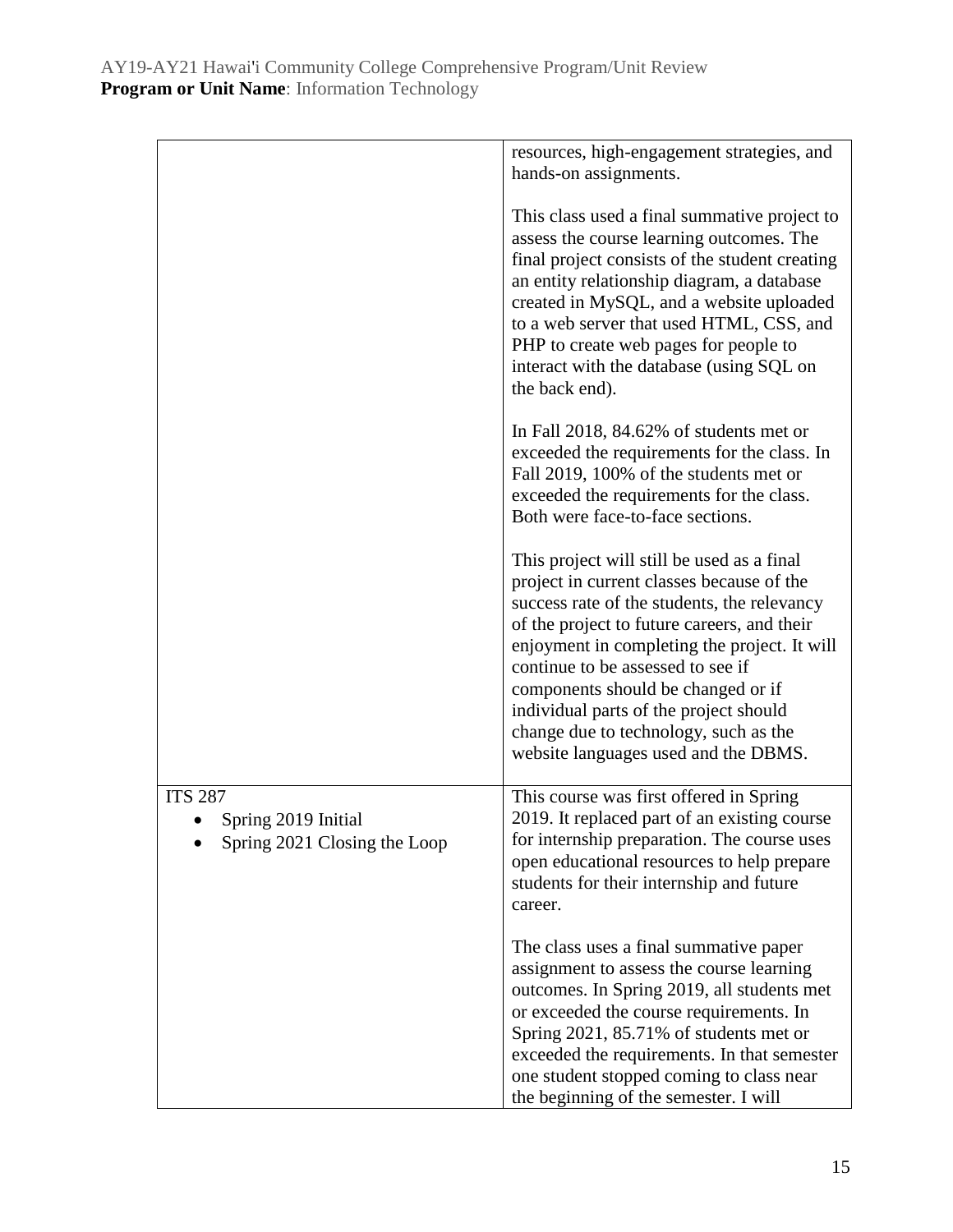|                                                                       | continue to try to reach out to students to<br>try to get them to come back to class.<br>This project will still be used as a final<br>project in current classes because of the<br>success rate of the students and the<br>relevancy of the project to future careers. It<br>will continue to be assessed to see if the<br>course is meeting student needs.                                                                                                                                                                                                                                                                                                                                                                                                                                                                                                                                                                                                                                        |
|-----------------------------------------------------------------------|-----------------------------------------------------------------------------------------------------------------------------------------------------------------------------------------------------------------------------------------------------------------------------------------------------------------------------------------------------------------------------------------------------------------------------------------------------------------------------------------------------------------------------------------------------------------------------------------------------------------------------------------------------------------------------------------------------------------------------------------------------------------------------------------------------------------------------------------------------------------------------------------------------------------------------------------------------------------------------------------------------|
| <b>ITS 288</b><br>Spring 2019 Initial<br>Spring 2021 Closing the Loop | This course was first offered in Spring<br>2019. It replaced part of an existing course<br>for an internship. The course involves<br>students completing 100 internship hours.<br>The class uses a supervisor evaluation and<br>work log to assess course learning<br>outcomes. In Spring 2019, all students met<br>or exceeded the course requirements. In<br>Spring 2021, 85.71% of students met or<br>exceeded the requirements. In that<br>semester, one student stopped coming to<br>class near the beginning of the semester. I<br>will continue to try to reach out to students<br>to try to get them to come back to class.<br>This class has been challenging with the<br>pandemic because some employers were<br>not willing to have in-person internships.<br>Some projects were created to have students<br>meet the hours for internship. The class is<br>successful and will continue. The program<br>will continue to be flexible with internship<br>placements due to the pandemic. |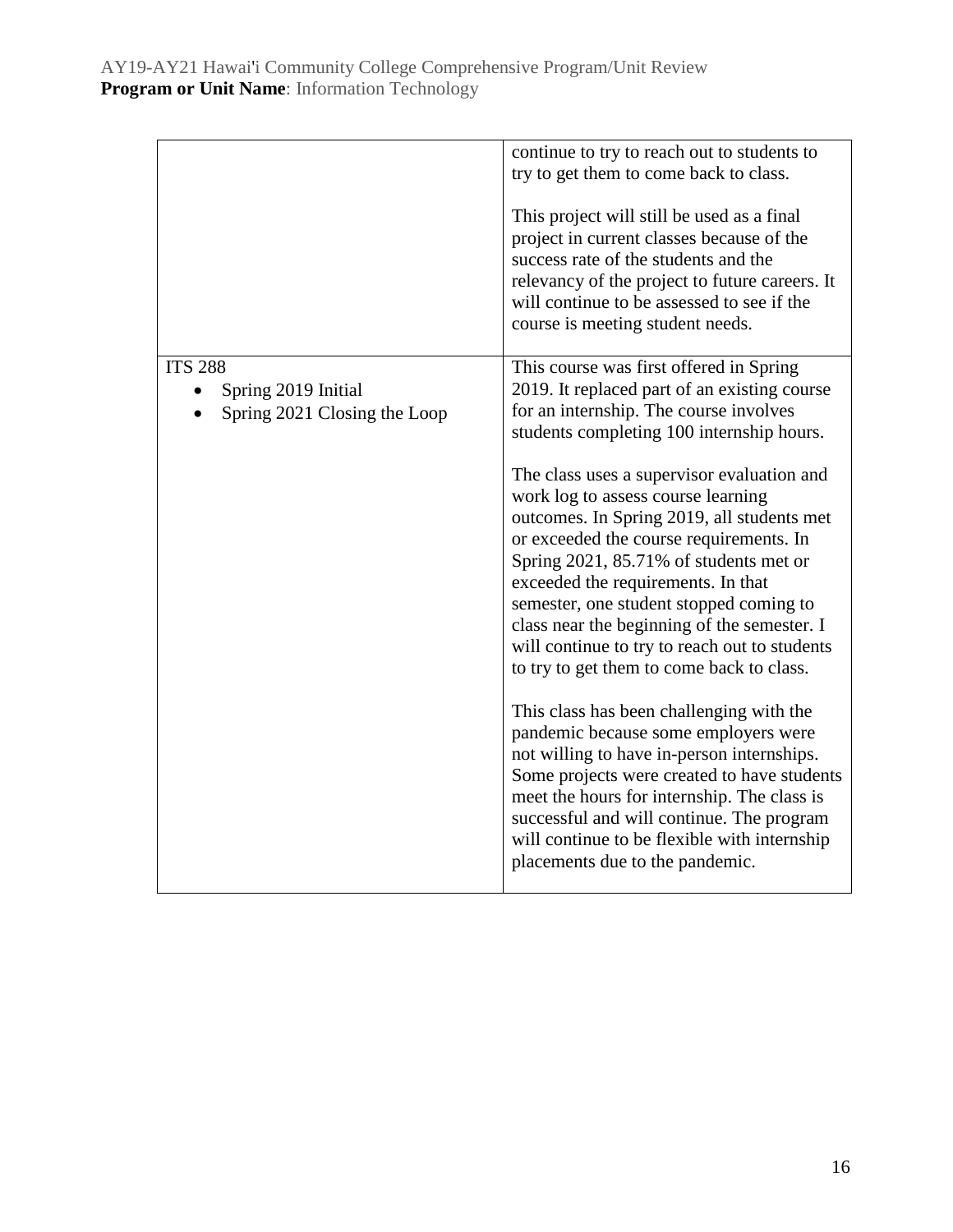| Term:<br>Overview<br>$\checkmark$                                                                                                                                                                  | Add Outcome - | Collapse Panel >                                                                                                                                                 |
|----------------------------------------------------------------------------------------------------------------------------------------------------------------------------------------------------|---------------|------------------------------------------------------------------------------------------------------------------------------------------------------------------|
| IT_PLO1<br>IT PLO1<br>"IT PLO1: Information Systems - Plan, develop, and implement the<br>hardware, software, and procedural components of a data processing<br>system in a busine                 |               | <b>Progress</b><br>Summary of assessment efforts for this<br>unit.<br><b>Fall 2018</b>                                                                           |
| IT_PLO2<br>PLO <sub>2</sub><br>IT.<br>"IT PLO2: Networking - Plan, develop, and implement the hardware,<br>software, and procedural components of a data communications system in<br>a business en |               | <b>Total Measurable Outcomes</b><br>0%<br>0 / 12 have results for all their<br>assessments.<br><b>Total Measurable Connections</b><br>57.1%                      |
| IT_PLO3<br>IT PLO3<br>"IT PLO3: Programming - Plan, develop, implement, and document<br>computer programs that meet the data processing requirements of a<br>business organization                 |               | 214 / 375 have results for all their<br>assessments.<br>Spring 2019<br><b>Total Measurable Outcomes</b><br>0%<br>0/12 have results for all their<br>assessments. |
| IT PLO4<br>IT PLO4<br>"IT PLO4: Productivity - Work independently and cooperatively to deliver<br>reports, programs, projects, and other deliverables that document a<br>business                  |               | <b>Total Measurable Connections</b><br>43.8%<br>161 / 368 have results for all their<br>assessments.<br><b>Summer-1 2019</b><br><b>Total Measurable Outcomes</b> |
| IT_PLO5<br>IT PLO5<br>"IT PLO5: Legal/Ethical/Professional - Base decisions and actions on the<br>legal, ethical, and professional guidelines and practices of the information                     |               | 0%<br>0 / 12 have results for all their<br>assessments.<br><b>Summer-2 2019</b><br><b>Total Measurable Outcomes</b>                                              |
| IT_PLO6<br>IT PLO6<br>"IT PLO6: Explore - Demonstrate the ability to search, analyze, and<br>synthesize current information and solutions in the rapidly changing<br>information t                 |               | 0%<br>0 / 12 have results for all their<br>assessments.                                                                                                          |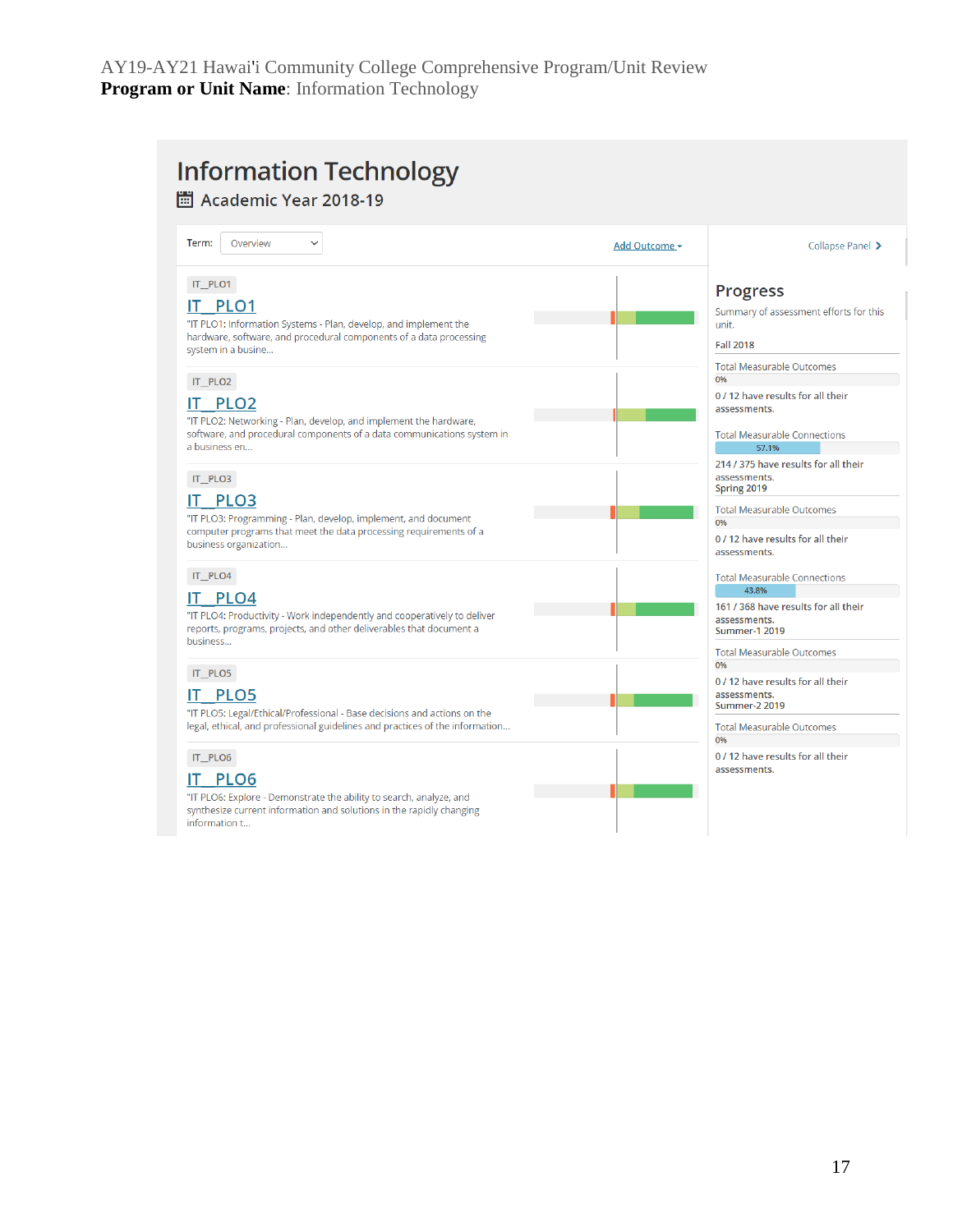| Overview<br>Term:<br>$\checkmark$                                                                                                                                                           | Add Outcome - | Collapse Panel >                                                                                                                                                  |
|---------------------------------------------------------------------------------------------------------------------------------------------------------------------------------------------|---------------|-------------------------------------------------------------------------------------------------------------------------------------------------------------------|
| IT_PLO1<br><b>IT PLO1</b><br>"IT PLO1: Information Systems - Plan, develop, and implement the<br>hardware, software, and procedural components of a data processing<br>system in a busine   |               | <b>Progress</b><br>Summary of assessment efforts for this<br>unit.<br><b>Fall 2019</b><br><b>Total Measurable Outcomes</b>                                        |
| IT_PLO2<br>IT PLO2<br>"IT PLO2: Networking - Plan, develop, and implement the hardware,<br>software, and procedural components of a data communications system in<br>a business en          | No Results    | 50%<br>6 / 12 have results for all their<br>assessments.<br><b>Total Measurable Connections</b><br>95.1%                                                          |
| IT_PLO3<br>PLO <sub>3</sub><br>"IT PLO3: Programming - Plan, develop, implement, and document<br>computer programs that meet the data processing requirements of a<br>business organization |               | 98 / 103 have results for all their<br>assessments.<br>Spring 2020<br><b>Total Measurable Outcomes</b><br>0%<br>0 / 12 have results for all their<br>assessments. |
| IT_PLO4<br>IT PLO4<br>"IT PLO4: Productivity - Work independently and cooperatively to deliver<br>reports, programs, projects, and other deliverables that document a<br>business           |               | <b>Total Measurable Connections</b><br>0%<br>0 / 128 have results for all their<br>assessments.<br><b>Summer-1 2020</b><br><b>Total Measurable Outcomes</b>       |
| IT_PLO5<br>IT PLO5<br>"IT PLO5: Legal/Ethical/Professional - Base decisions and actions on the<br>legal, ethical, and professional guidelines and practices of the information              |               | 0%<br>0 / 12 have results for all their<br>assessments.<br><b>Summer-2 2020</b><br><b>Total Measurable Outcomes</b><br>0%                                         |
| IT_PLO6<br>IT PLO6<br>"IT PLO6: Explore - Demonstrate the ability to search, analyze, and<br>synthesize current information and solutions in the rapidly changing                           |               | 0 / 12 have results for all their<br>assessments.                                                                                                                 |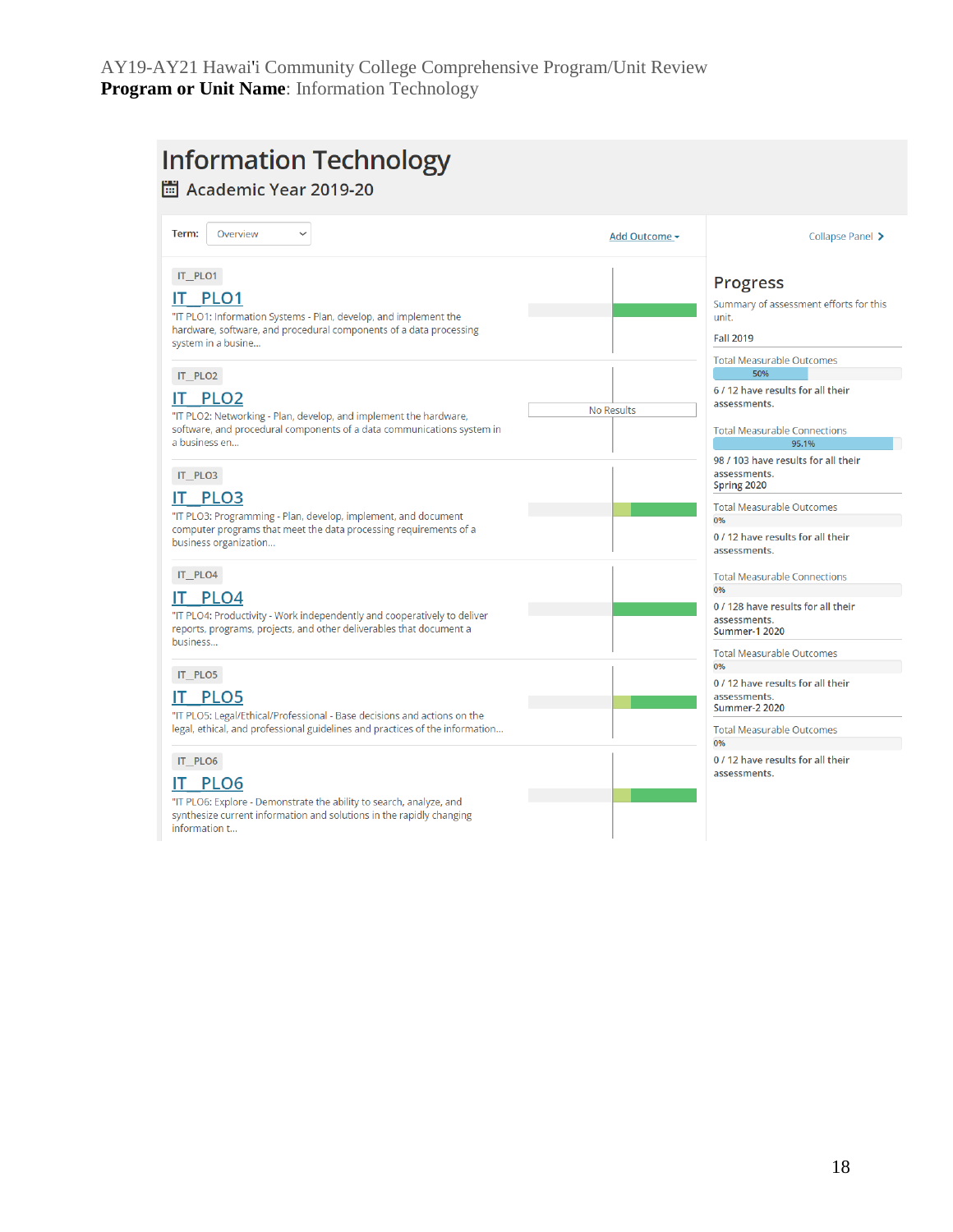|                                                                                                                                                                                    | Collapse Panel >                                                                                                                                                   |
|------------------------------------------------------------------------------------------------------------------------------------------------------------------------------------|--------------------------------------------------------------------------------------------------------------------------------------------------------------------|
| IT_PLO1<br>IT PLO1<br>IT PLO1: Information Systems - Plan, develop, and implement the hardware,<br>software, and procedural components of a data processing system in a<br>busines | <b>Progress</b><br>Summary of assessment efforts for this<br>unit.<br><b>Fall2020</b><br><b>Total Measurable Outcomes</b>                                          |
| IT_PLO2<br>IT PLO2<br>IT PLO2: Networking - Plan, develop, and implement the hardware, software,<br>and procedural components of a data communications system in a business<br>env | 0%<br>0 / 12 have results for all their<br>assessments.<br><b>Total Measurable Connections</b><br>14.9%                                                            |
| IT_PLO3<br>IT PLO3<br>IT PLO3: Programming - Plan, develop, implement, and document computer<br>programs that meet the data processing requirements of a business<br>organization. | 223 / 1495 have results for all their<br>assessments.<br>Spring2021<br><b>Total Measurable Outcomes</b><br>0%<br>0 / 12 have results for all their<br>assessments. |
| IT_PLO4<br>IT PLO4<br>IT PLO4: Productivity - Work independently and cooperatively to deliver<br>reports, programs, projects, and other deliverables that document a<br>business o | <b>Total Measurable Connections</b><br>28.1%<br>344 / 1224 have results for all their<br>assessments.<br>Summer-1_2021<br><b>Total Measurable Outcomes</b>         |
| IT_PLO5<br>IT PLO5<br>IT PLO5: Legal/Ethical/Professional - Base decisions and actions on the legal,<br>ethical, and professional guidelines and practices of the information t    | 0%<br>0 / 12 have results for all their<br>assessments.<br>Summer-2_2021<br><b>Total Measurable Outcomes</b><br>0%                                                 |

*d) Changes that have been made as a result of the assessment results: instructional programs must provide a discussion of changes made as a result of the analysis of assessment results, e.g., to curriculum, instruction, development of student learning opportunities, faculty professional development activities, assessment strategies, etc.; non-instructional units must provide a discussion of changes made as a result of the analysis of assessment results, e.g., to services, operations, personnel training, assessment strategies, etc.*

Overall, the program has been successful in helping students meet their course learning outcomes, as evidenced by the assessment results of most students meeting or exceeding the requirements. All curriculum for the program has been converted to use open educational resources and the curriculum will continually be assessed to see if changes need to be made to support students, support workforce needs, and keep up with the continual changes in technology.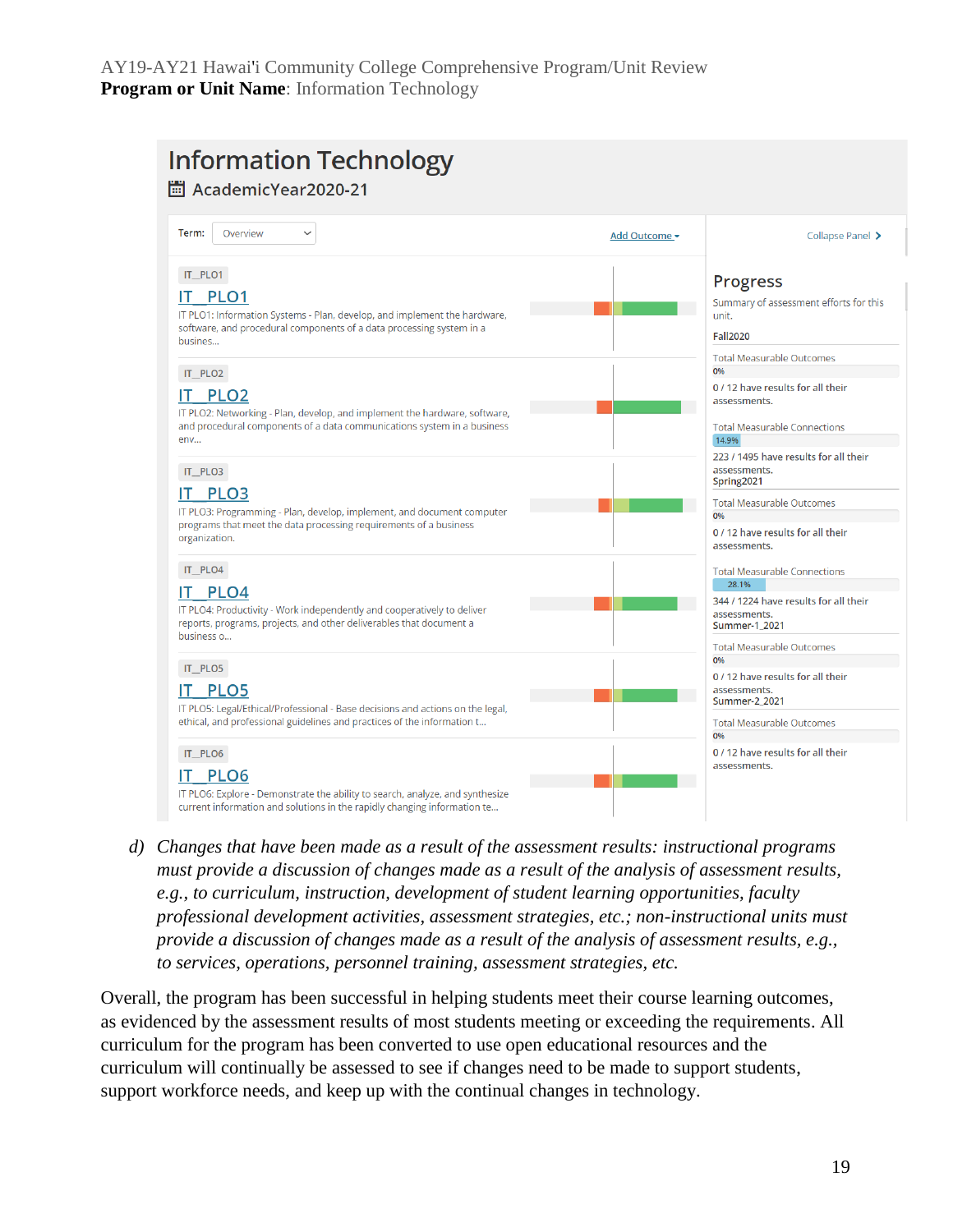## **4. Action Plan**

*Based on findings in Parts 1-3, develop an action plan for your program or unit from now until your next Comprehensive Review (three-year plan).* 

*Be sure to focus on areas to improve as identified in ARPD data or unit-developed measures, student learning or unit/service outcomes assessment results, and results of survey and other data used to assess your program or unit.* 

*This action plan must include an analysis of progress in achieving previous planned improvements including the results of the prior Comprehensive Review's action plan(s). Discuss how the goals identified in that prior action plan were met and the impact on the program or unit; or, if not met, discuss why and the impact on the program or unit, and whether those goals are being carried over to the current action plan.*

*This action plan should be detailed enough to guide your program/unit through to the next program/unit Comprehensive Review cycle. Include specific recommendations for improvement(s) or planned program or unit action(s). The plan must include details of measurable outcomes, benchmarks and timelines.* 

*\* CTE programs must include specific action plans for any Perkins Core Indicator for which the program did not meet the performance level.*

*Specify how the action plan aligns with the College's Mission and Strategic Plan. Include a discussion of how implementing this action plan will contribute to the College achieving the goals of the Strategic Plan.*

*[https://Hawaiʻi.Hawaiʻi.edu/sites/default/files/assets/docs/strategic-plan/hawcc-strategic](https://hawaii.hawaii.edu/sites/default/files/assets/docs/strategic-plan/hawcc-strategic-directions-2015-2021.pdf)[directions-2015-2021.pdf](https://hawaii.hawaii.edu/sites/default/files/assets/docs/strategic-plan/hawcc-strategic-directions-2015-2021.pdf)*

*Be sure to list resources that will be required, if any, in section 5 below.*

*\*The action plan may be amended based on new initiatives, updated data, or unforeseen external factors between now and the next Comprehensive Review.*

The first action item from the last Comprehensive Review was to "increase the average class size, major count, and number of graduates. We will be working on recruitment and retention to achieve this goal. In addition, we will be offering distance education courses to help raise the average class size." Some of the actions during the review period to help support this item was the GirlsWhoCode programming club and attending career fairs to help with recruitment efforts. The pandemic stopped some of the activities, and the program will be trying to continue recruitment efforts online and in person once things are open again. The program offered the first online class in Fall 2018, which allows students from around the island and from other campuses to take our classes. The major count for the program is about the same as it was in the last review program. The average class size is 15, and we would still like to increase this number.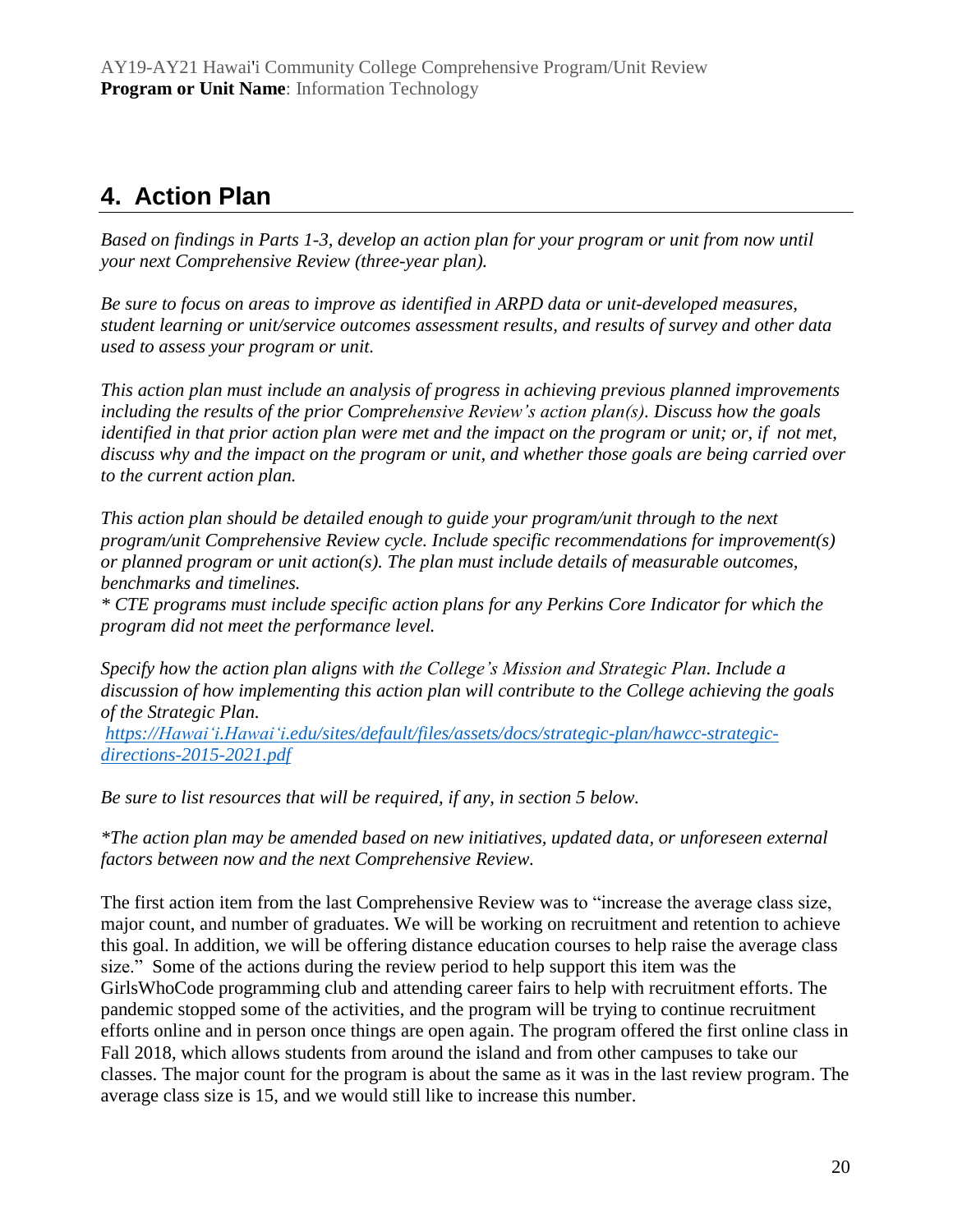The second action item from the last Comprehensive Review was "reviewing all curriculum to see if updates need to be made to be relevant to community needs and to ensure pathways for ongoing education. In addition, we would like to make all courses within the program TCZ (textbook cost zero)." This action item was met. The curriculum had updates to add needed technologies and all IT courses are currently textbook cost zero. This helps the students by reducing the cost of college and ensuring learning materials are relevant.

For the next three years, the IT program would like to focus on:

**Action Item 1: Marketing and Recruitment:** This aligns with the Hawaiʻi Graduation Initiative Strategy 1 to "Strengthen the pipeline from K-12 to the university to improve college readiness and increase college attendance."

- Attend career fairs
- Start using social media to promote program
- Interface with local schools to increase awareness of our program and to find pathways

**Action Item 2: Retention:** This aligns with the Hawaiʻi Graduation Initiative Strategy 2 to "Implement structural improvements that promote persistence to attain a degree and timely completion."

- Balance the need of having online classes to increase class size with the need for some students wanting in-person classes
- Flexible scheduling so that more people in different situations can still attend class
- Form better relationships between students and faculty and students with students to build community and increase retention

#### **5. Resource Implications - \* ONE-TIME BUDGET REQUESTS ONLY \***

Detail any ONE-TIME resource requests that are not included in your regular program or unit operating "B" budget, including reallocation of existing resources (physical, human, financial). \*Note that CTE programs seeking future funding via UHCC System Perkins proposals must reference their ARPD Section 4. Action Plan and this ARPD Section 5. Resource Implications to be eligible for funding.

#### x **I am NOT requesting additional ONE-TIME resources for my program/unit.**

☐ **I AM requesting additional ONE-TIME resource(s) for my program/unit. Total number of items being requested: \_\_\_\_\_\_\_\_\_\_\_(4 items max.)**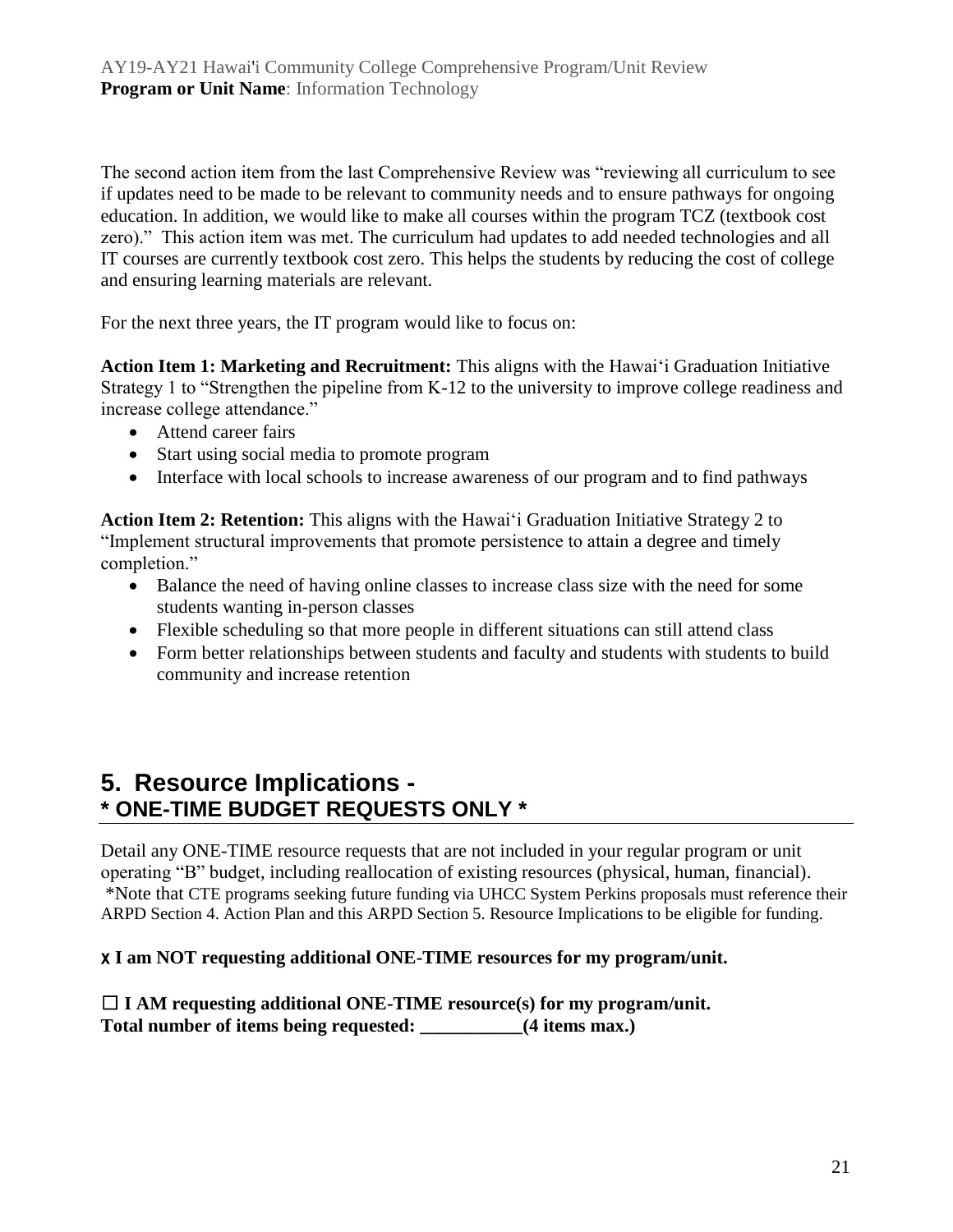AY19-AY21 Hawai'i Community College Comprehensive Program/Unit Review **Program or Unit Name**: Information Technology

\*For each item requested, make sure you have gathered the following required information and all relevant documentation before you upload this Review; you will submit all information and attachments for your **Resource Request** as part of your Review document submission via the

Hawaiʻi CC - [Program & Unit Review Submission portal](https://hawaii.kualibuild.com/app/builder/#/app/60ef56c477b0f470999bb6e5/run)

[https://Hawaiʻi.kualibuild.com/app/builder/#/app/60ef56c477b0f470999bb6e5/run](https://hawaii.kualibuild.com/app/builder/#/app/60ef56c477b0f470999bb6e5/run)

- ✓ Item Description
- ✓ Justification
- $\checkmark$  Priority Criteria (must meet at least one of the following):
	- 1. Ensure compliance with mandates and requirements such as laws and regulations, executive orders, board mandates, agreements and contracts and accreditation requirements.
	- 2. Address and/or mitigate issues of liability, including ensuring the health, safety and security of our Kauhale.
	- 3. Expand our commitment to serving all segments of our Hawaiʻi Island community through Pālamanui and satellite centers
	- 4. Address aging infrastructure.
	- 5. Continue efforts to promote integrated student support in closing educational gaps.
	- 6. Leverage resources, investments with returns, or scaling opportunities
	- 7. Promote professional development.

| <b>Category-Specific Information</b> |                       |                         |                         |                                        |
|--------------------------------------|-----------------------|-------------------------|-------------------------|----------------------------------------|
| Equipment                            | <b>Estimated Date</b> | Quantity / Number of    | Total Cost (with        | On Inventory List                      |
|                                      | Needed                | Units; Cost per Unit    | $S\&H$ , tax)           | $(Y/N)$ ; Decal #, Reason<br>replacing |
| <b>Facilities</b>                    | <b>Estimated Date</b> | <b>Total Cost</b>       | Monthly/Yearly          | <b>Utilities Required</b>              |
| <b>Modification</b>                  | Needed                |                         | <b>Recurring Costs</b>  |                                        |
| <b>Personnel</b>                     | <b>Estimated Date</b> | FTE; Position Type;     | <b>Estimated Salary</b> | Was an Existing                        |
| <b>Resource</b>                      | Needed                | <b>Position Title</b>   |                         | Position Abolished?                    |
|                                      |                       |                         |                         | $(Y/N)$ ; Position #                   |
| <b>Professional</b>                  | <b>Estimated Date</b> | Have you applied        | Professional            | PD Details; Impact;                    |
| <b>Development</b>                   | Needed                | before $(Y/N)$ ; was it | Development Type        | <b>Total Cost</b>                      |
|                                      |                       | approved?               |                         |                                        |
| <b>Reallocation</b>                  | <b>Estimated Date</b> | <b>Total Cost</b>       | Monthly/Yearly          | <b>Reallocation Proposal</b>           |
|                                      | Needed                |                         | <b>Recurring Costs</b>  |                                        |

## **6. Optional: Edits to Occupation List for Instructional Programs**

Review the Standard Occupational Classification (SOC) codes listed for your Instructional Program and verify that the occupations listed align with the program learning outcomes. Program graduates should be prepared to enter the occupations listed upon program completion. Indicate in this section if the program is requesting removal or additions to the occupation list.

#### x **I am NOT requesting changes to the SOC codes/occupations listed for my program.**

☐ **I am requesting changes to the SOC codes/occupations listed for my program.**